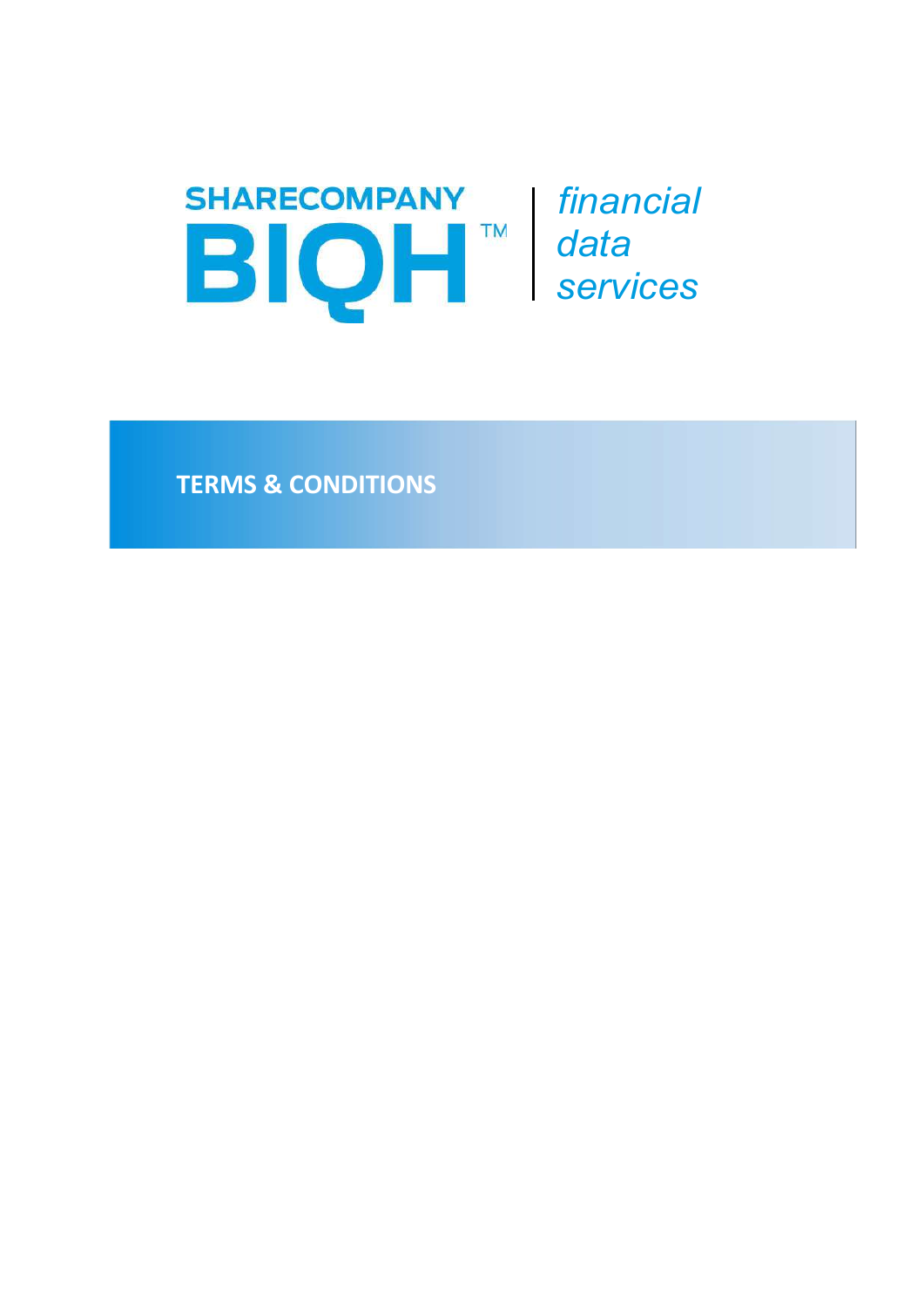

#### **GENERAL TERMS AND CONDITIONS SC FINANCIAL DATA SERVICES BV**

#### With its registered office at Maanlander 47 3824 MN Amersfoort, the Netherlands

#### Registered with the chamber of commerce under number 32072153

| . 18 |
|------|
|      |
|      |
|      |
|      |
|      |
|      |
|      |
|      |
|      |
|      |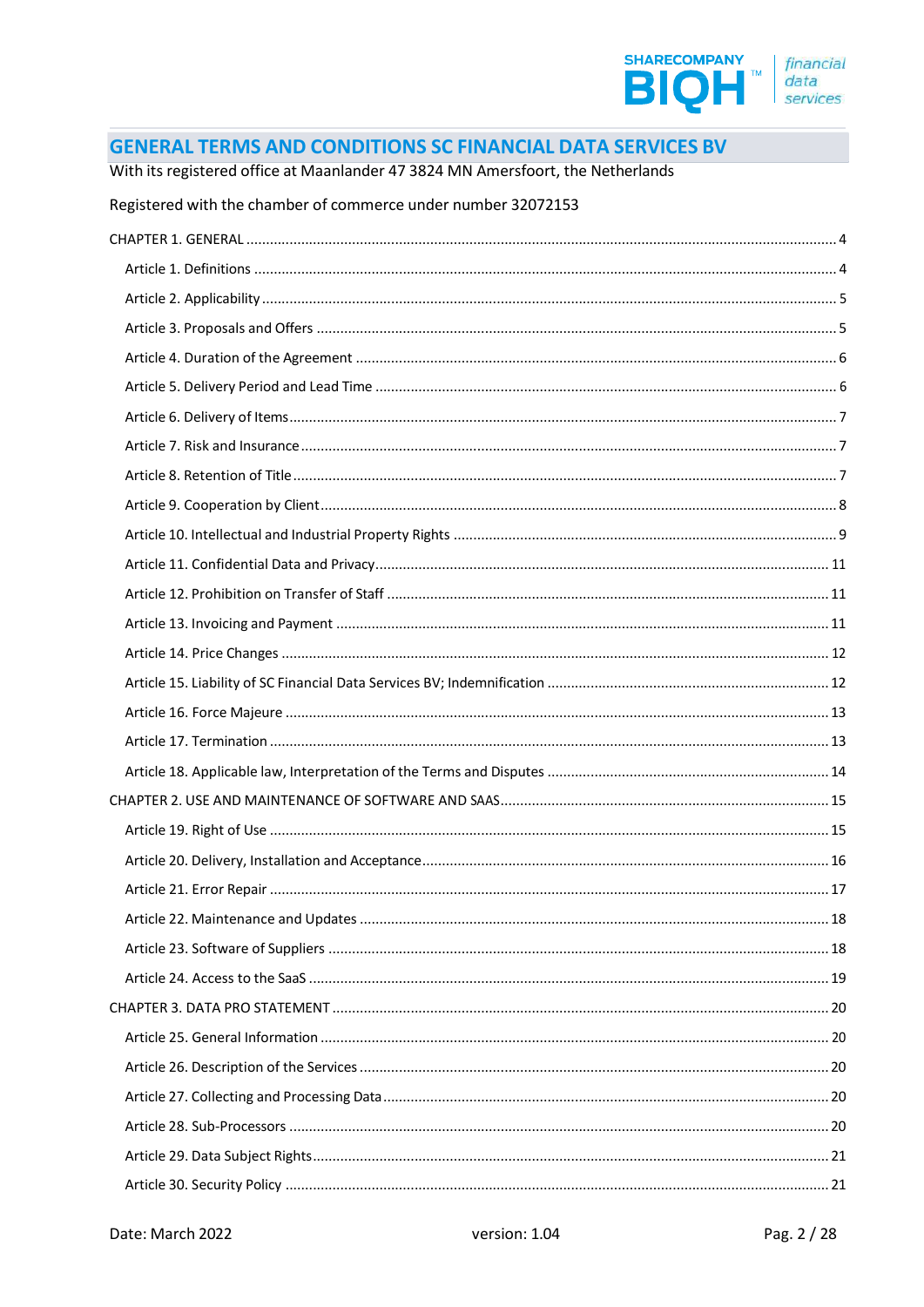# SHARECOMPANY *financial*<br>
■ *data data services*

| Article 38. The Rights of Data Subjects, Data Protection Impact Assessments (DPIA) and Auditing Rights  26 |  |
|------------------------------------------------------------------------------------------------------------|--|
|                                                                                                            |  |
|                                                                                                            |  |
|                                                                                                            |  |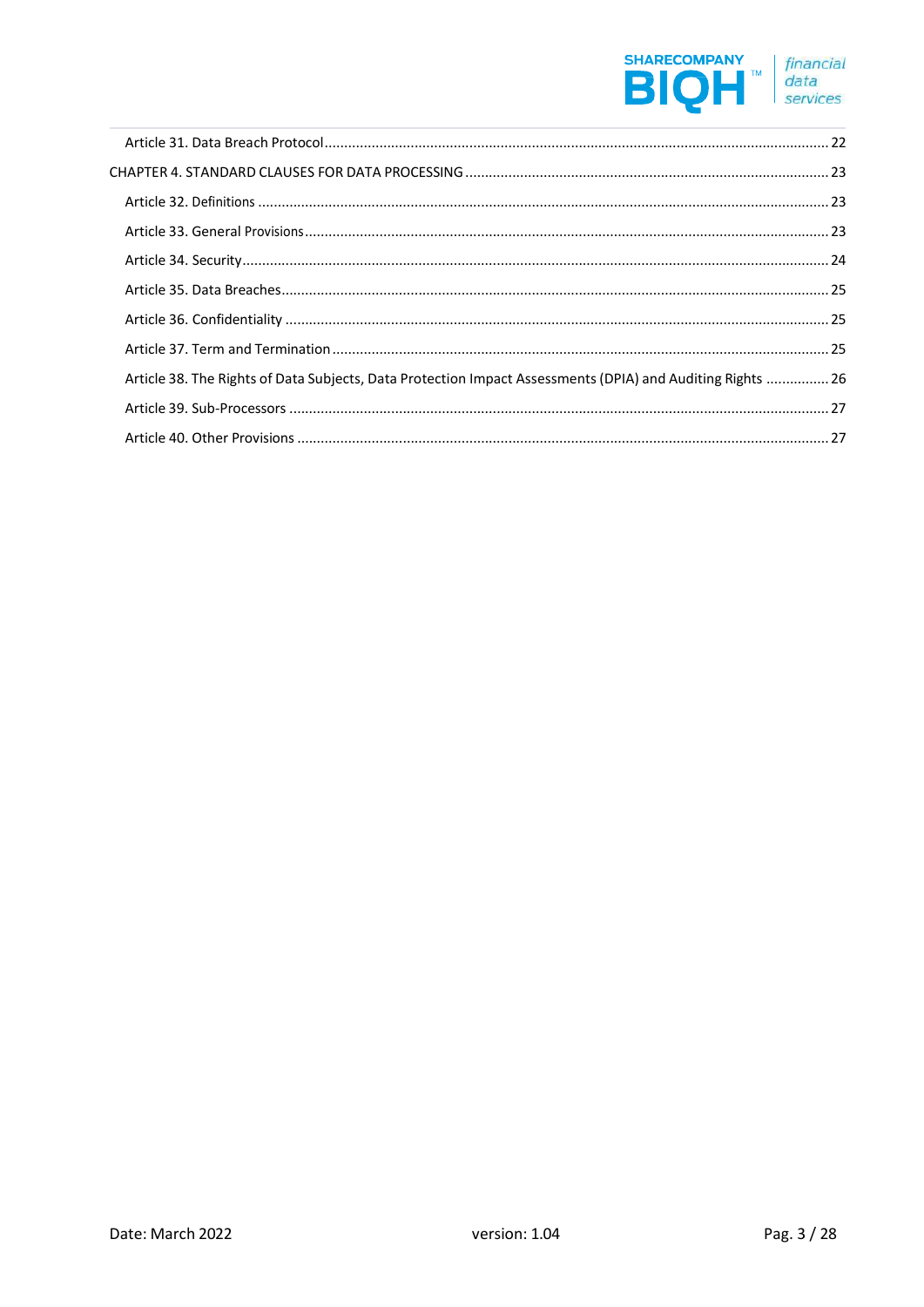# CHAPTER 1. GENERAL

The provisions under this chapter 'General' apply to all Agreements to which SC Financial Data Services BV, also operating under the name BIQH is a Party, with the exception of any deviations made in other chapters, in which case the provisions of these specific chapters shall prevail over the provisions in the chapter 'General'.

#### Article 1. Definitions

Unless the context of a term specifically indicates otherwise, the terms used in these General Terms and Conditions are defined as follows:

- 1. General Terms and Conditions: the provisions in the present document.
- 2. Loan Agreement: The Agreement effected between SC Financial Data Services BV and the Client based on which SC Financial Data Services BV will provide Client with an Item without financial consideration being due, on condition that the Item will be returned to SC Financial Data Services BV after the expiry of the agreed on loan period.
- 3. Data: digital information and details, including but not limited to text, documents, images, audio and video files, (source) files, scripts and other software.
- 4. Service(s): the Service(s) to be delivered or performed by SC Financial Data Services BV for the Client, including but not limited to the delivery of or access to software applications aimed at car dealers (Dealer Management System) and affiliated activities as described in the offer by and/or Agreement with SC Financial Data Services BV.
- 5. Commencement date: the date on which the Agreement becomes effective and the delivery of the Service(s) commences.
- 6. Item: any Item, including those delivered subject to any retention (of title), provided or given on loan, based on the Agreement between SC Financial Data Services BV and the Client.
- 7. Client: the natural or legal entity with whom SC Financial Data Services BV has entered into an Agreement and other Party to the Agreement with SC Financial Data Services BV for the purposes of article 6:231 under c Dutch Civil Code. This shall also include any person entering into or involved in negotiations to that end, as well as Service representative(s), authorized representative(s), successor(s) in title or heirs.
- 8. Agreement: any Agreement between SC Financial Data Services BV and Client resulting from a proposal or offer made by SC Financial Data Services BV and its valid acceptance by Client.
- 9. Parties: SC Financial Data Services BV and the Client jointly;
- 10. Price list: the separate list of prices for activities of SC Financial Data Services BV and deliverable Services by SC Financial Data Services BV as stated in the offer or the proposal.
- 11. Software: the software designed and/or developed by SC Financial Data Services BV, whether or not at the instruction of the Client, for which SC Financial Data Services BV and the Client have entered into a (user) Agreement.
- 12. SaaS: the Software as a Service offered by SC Financial Data Services BV through its website or in any other way.
- 13. In Writing: for the purpose of these General Terms and Conditions, "In Writing" and "written" shall include any communication by email and digital (for instance through an online interface) provided that the identity of the sender and integrity of the contents can be sufficiently established.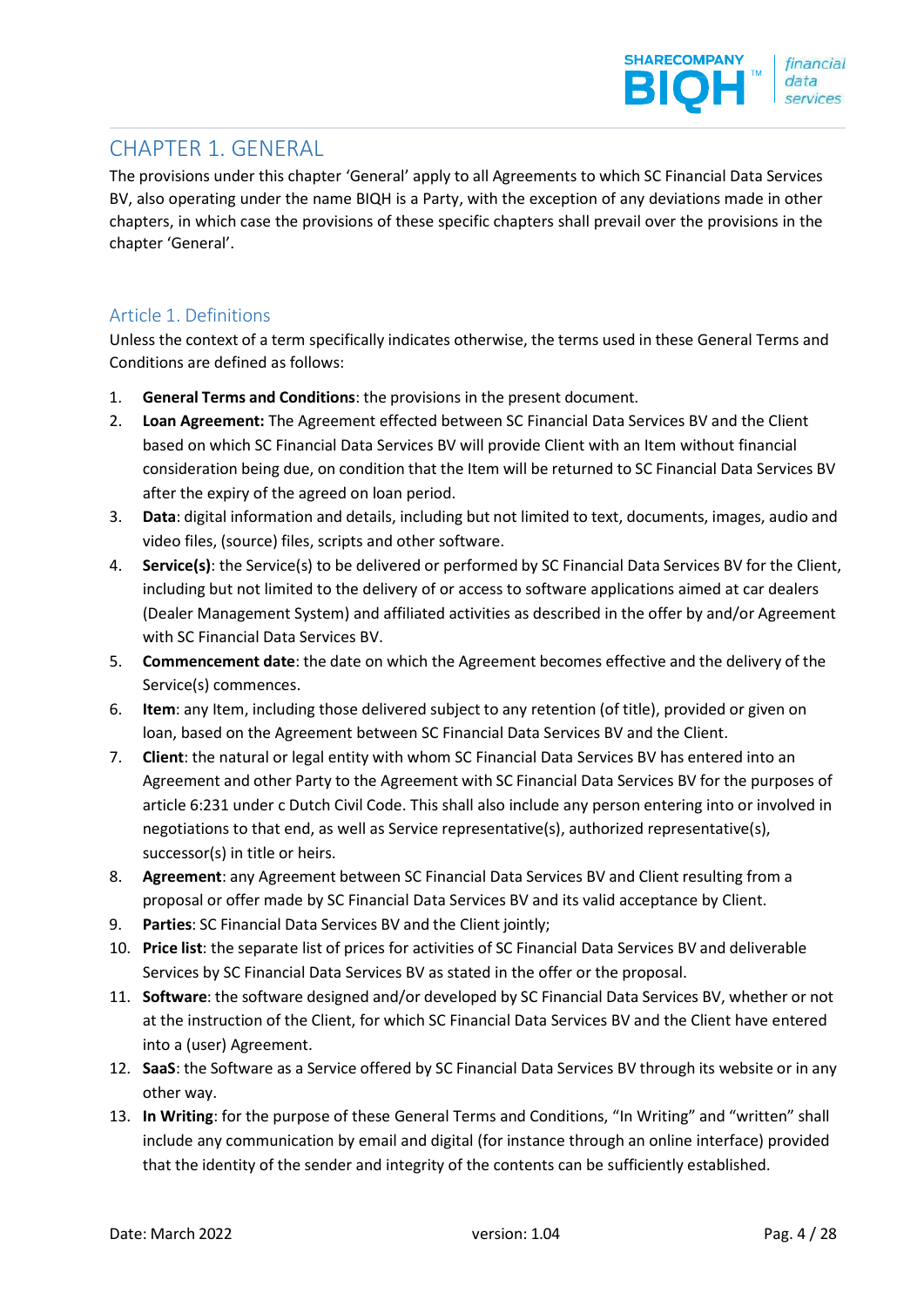- 14. SC Financial Data Services BV: the other Party to the Agreement with Client and the user of these General Terms and Conditions for the purpose of article 6:231 under b Dutch Civil Code.
- 15. SLA: the separate Service Level Agreement effected between SC Financial Data Services BV and the Client which contains the arrangements on the level, the quality and the method of troubleshooting with regard to the Service.
- 16. Working days: Monday through Friday, with the exception of Dutch national holidays, including May 5th every five (5) years.
- 17. Work(s): the websites, applications, lay-out, Data files, software, documentation, advice, reports, analyses, designs or other creations developed or designed by SC Financial Data Services BV for the benefit of and at the instruction of the Client.
- 18. Working hours: hours between 08:00 and 18:00 on Working days.

## Article 2. Applicability

- 1. These General Terms and Conditions apply to all Agreements to which SC Financial Data Services BV is a Party.
- 2. The applicability of any general terms and conditions, under any name, on the side of Client is explicitly rejected. Deviations of and additions to these terms shall only be valid if and to the extent that these were accepted by SC Financial Data Services BV explicitly and In Writing.
- 3. Should SC Financial Data Services BV (tacitly) allow deviations from these General Terms and Conditions during a short or longer period of time, these deviations do not impair its right to claim immediate and strict observance of these terms. The Client cannot derive any rights from the method with which SC Financial Data Services BV applies the present terms.
- 4. These General Terms and Conditions also apply to all Agreements to which SC Financial Data Services BV is a Party for the performance of which third Parties are involved. These third Parties can directly appeal to Client for the observance of these terms, such including any limitations of liability.
- 5. Should one or more provisions in these General Terms and Conditions be fully or partially void or voidable at any time, all other provisions in these General Terms and Conditions shall remain fully in effect. SC Financial Data Services BV shall then replace the void or voidable provision with a new provision permissible by law that takes account of the purpose and scope of the original provision.
- 6. In the event of contravention between the contents of an Agreement effected between the Client and SC Financial Data Services BV and the present terms, the content of the Agreement shall prevail.
- 7. SC Financial Data Services BV is entitled to change these General Terms and Conditions at all times. SC Financial Data Services BV shall inform the Client, In Writing, no later than thirty (30) days before the effectuation of the changes.

## Article 3. Proposals and Offers

- 1. All proposals and offers made by SC Financial Data Services BV are revocable and will without obligation, unless otherwise indicated In Writing.
- 2. All prices and fees of SC Financial Data Services BV are listed in the applicable Price list. All amounts are exclusive of turnover tax (VAT) and other government levies of any kind.
- 3. A combined quotation does not oblige SC Financial Data Services BV to perform part of the assignment or service for a corresponding proportion of the quoted price. Proposals or offers do not automatically apply to future orders and Services.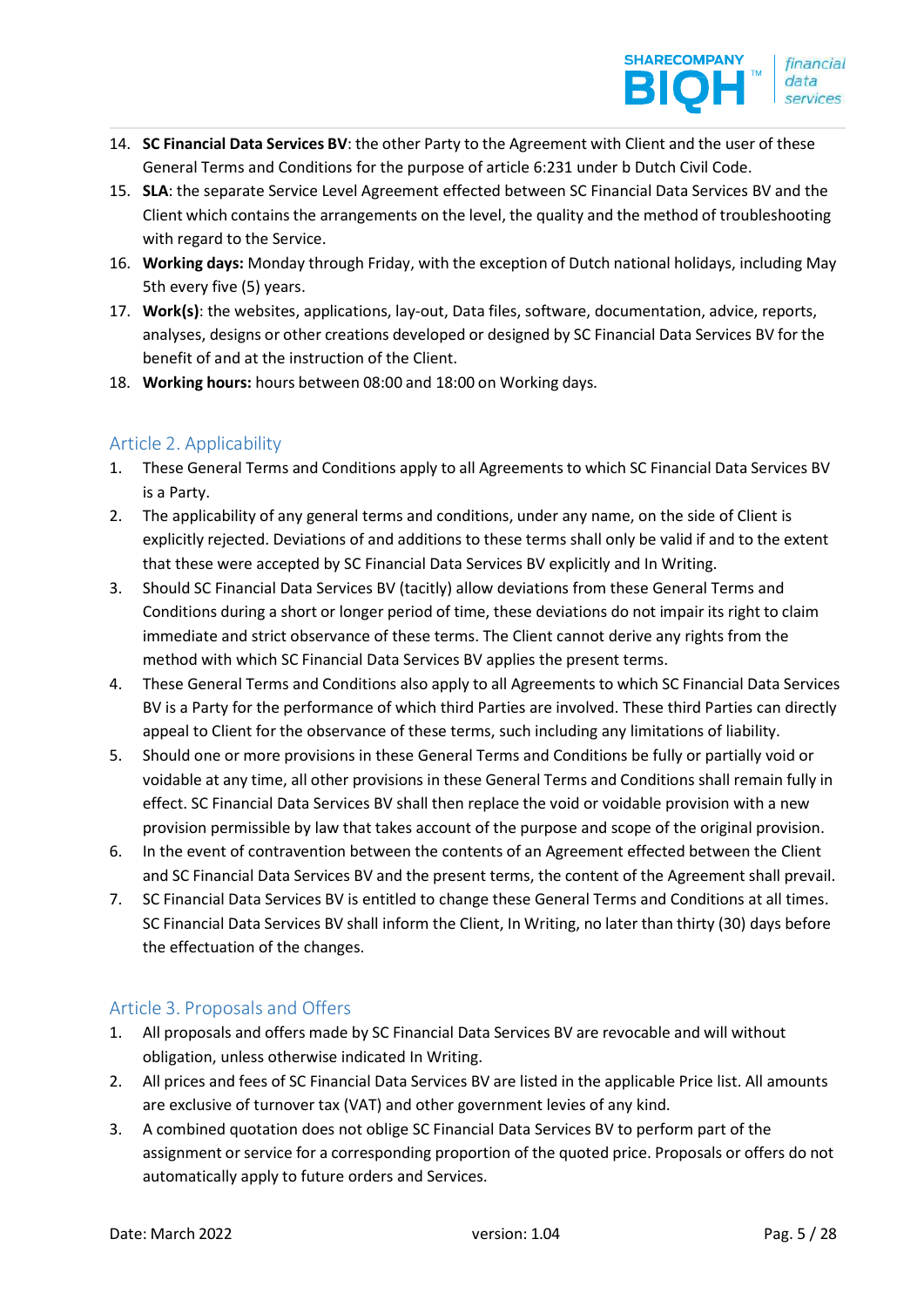- 4. The contents of the Agreement are exclusively defined by the description of the assignment as stated in the proposal or the offer. Should the acceptance differ (albeit on minor Items) from the contents of the offer or the proposal, SC Financial Data Services BV shall not be bound by this. The Agreement shall not be concluded in accordance with such a deviating acceptance, unless SC Financial Data Services BV indicates otherwise.
- 5. Should an Agreement be offered (partly) based on subsequent calculation of actual costs, the offered prices shall merely serve as a guide price, the actual hours performed by SC Financial Data Services BV, as well as the actual costs incurred by SC Financial Data Services BV shall be passed on.
- 6. Obvious errors or typos in the proposals or/and offers made by SC Financial Data Services BV shall not bind SC Financial Data Services BV.
- 7. The Client guarantees the correctness and completeness of the requirements, specifications and other information and details it provides to SC Financial Data Services BV itself or which are provided on its behalf, and on which SC Financial Data Services BV bases its proposal.
- 8. SC Financial Data Services BV is entitled to charge the costs related to the proposal or offer to the Client, provided it has notified the Client of these costs beforehand and In Writing.
- 9. The Agreement between Client and SC Financial Data Services BV is effected when SC Financial Data Services BV sends the Client a confirmation of assignment or commences the actual performance of the Services.

#### Article 4. Duration of the Agreement

- 1. The Agreement shall be entered into for the duration as listed in the Agreement. The Agreement will then be automatically extended for the same duration, without notice, unless a different duration arises from the Agreement. Should no duration be agreed on in the Agreement, the Agreement is considered to have been entered into for an indefinite period.
- 2. The Agreement can only be terminated by the Client In Writing at the end of its fixed term with due observance of a notice period of three (3) months and does not have to include reason or motivation. Notice given by the Client only becomes definitive after being confirmed by SC Financial Data Services BV In Writing. A fixed-term Agreement cannot be terminated prematurely.
- 3. In the event of a termination or notice all user rights with respect to the Services shall end simultaneously with the end of the Agreement.

#### Article 5. Delivery Period and Lead Time

All delivery periods and lead times listed by or agreed on with SC Financial Data Services BV are determined to the best of its abilities based on the information and details available to SC Financial Data Services BV at the time of the effectuation of the Agreement. SC Financial Data Services BV endeavors to observe the agreed on timeframes where possible. The mere lapse of a listed or agreed on term does not constitute a default on the side of SC Financial Data Services BV. In all events, therefore also where Parties agreed on a final deadline explicitly and In Writing, SC Financial Data Services BV shall only be in default after Client has notified it of this default In Writing. SC Financial Data Services BV shall not be bound to any final deadlines which cannot be met due to circumstances beyond its control which became apparent after the conclusion of the Agreement. Nor is SC Financial Data Services BV bound to any final delivery periods should Parties change the contents or scope of the Agreement (additional work, change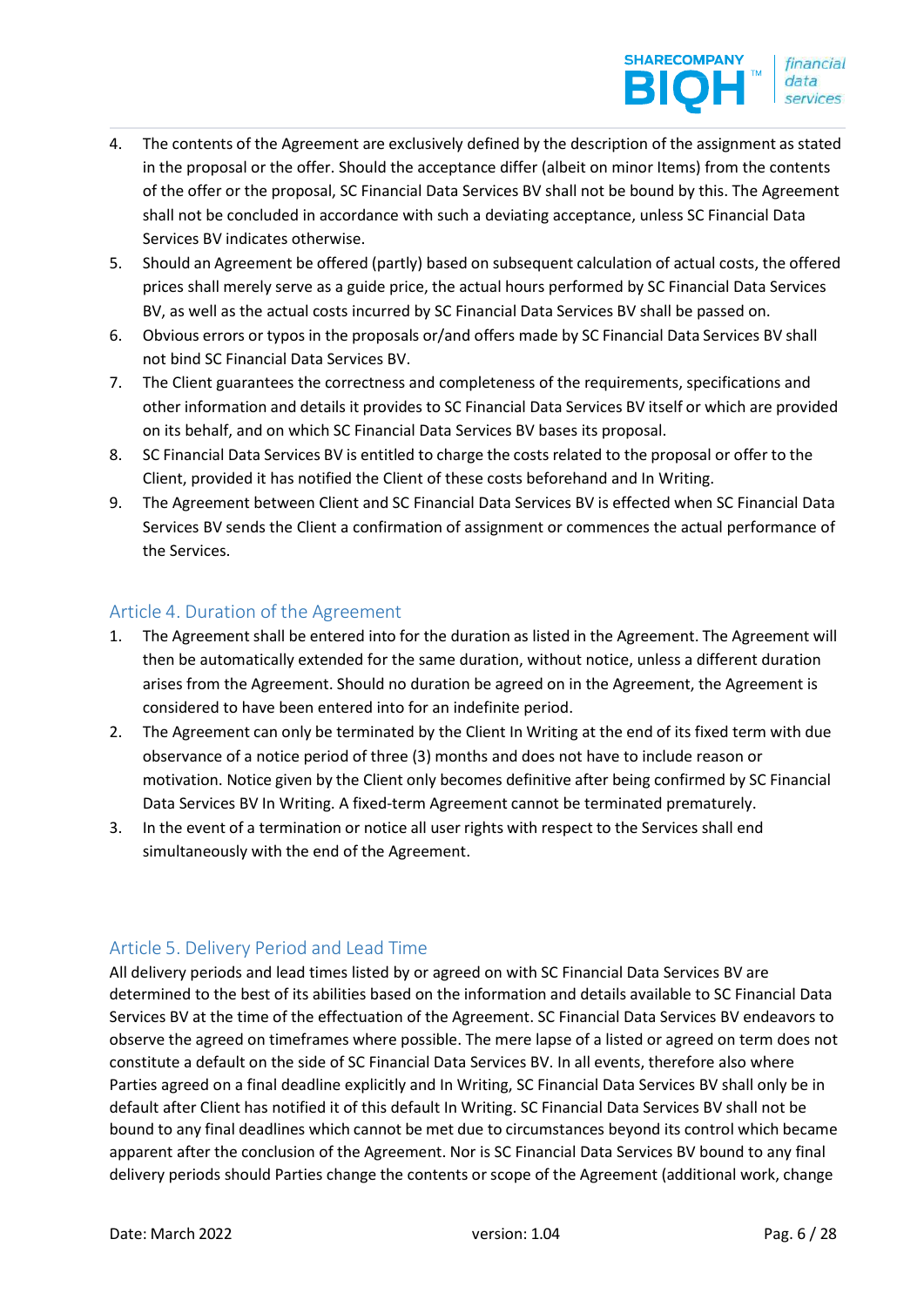of specifications etc.). Should any deadline be in danger of lapsing, SC Financial Data Services BV and the Client shall consult with each other without delay.

### Article 6. Delivery of Items

- 1. Unless otherwise agreed, all deliveries are made ex works or ex warehouse. The Client is obligated to take possession of the purchased Items at the moment these are put at its disposal or handed to it.
- 2. Should the Item be delivered to Client by a supplier of SC Financial Data Services BV based on a Loan Agreement, the Client shall take possession of the Item on behalf of SC Financial Data Services BV and shall keep and use the Item in accordance with the provisions of the Agreement, with SC Financial Data Services BV maintaining (provisional) ownership of the Item.
- 3. Should the Client refuse the delivery or be negligent in offering the information or instructions necessary for the delivery, the Items intended for delivery shall be stored at the expense and risk of Client. Any and all additional costs arising from the refusal or negligence shall be at the expense of the Client.
- 4. Should SC Financial Data Services BV require information from the Client for the performance of the Agreement, the delivery period shall commence upon SC Financial Data Services BV´s receipt of all necessary.
- 5. Depending on the delivery situation on the market, SC Financial Data Services BV is entitled to suspend delivery.
- 6. SC Financial Data Services BV reserves the right to involve third Parties for the performance of (parts of) the assignment, such at the expense of SC Financial Data Services BV.

#### Article 7. Risk and Insurance

- 1. Should SC Financial Data Services BV deliver an Item to the Client based on a Loan Agreement, the Client shall bear all risks of damage to the Item, including full or partial loss or decay of the Item, up to the moment the Agreement with SC Financial Data Services BV ends or the moment that the Client becomes the legal owner of the Items. The Client is obligated to reimburse to SC Financial Data Services BV any damage to the Item that emerged during the term of the Agreement.
- 2. Should the Client be obligated to insure the Item pursuant to the Agreement, the Client shall insure the Item at its own expense and to the satisfaction of SC Financial Data Services BV for the duration of the Agreement. The Client shall make sure that the policy includes a so-called "loan clause". Client shall provide a copy of the policy to SC Financial Data Services BV as well as a proof of payment, immediately on request.
- 3. The Client shall fully and timely comply with all conditions of the insurance policy.

#### Article 8. Retention of Title

1. All Items delivered by SC Financial Data Services BV shall remain property of SC Financial Data Services BV until the Client has fulfilled all its payment obligations towards SC Financial Data Services BV arising from any Agreement for the delivery of Items and/or the performance of activities and/or Services with SC Financial Data Services BV, including claims arising from a failure in the performance of the Agreement.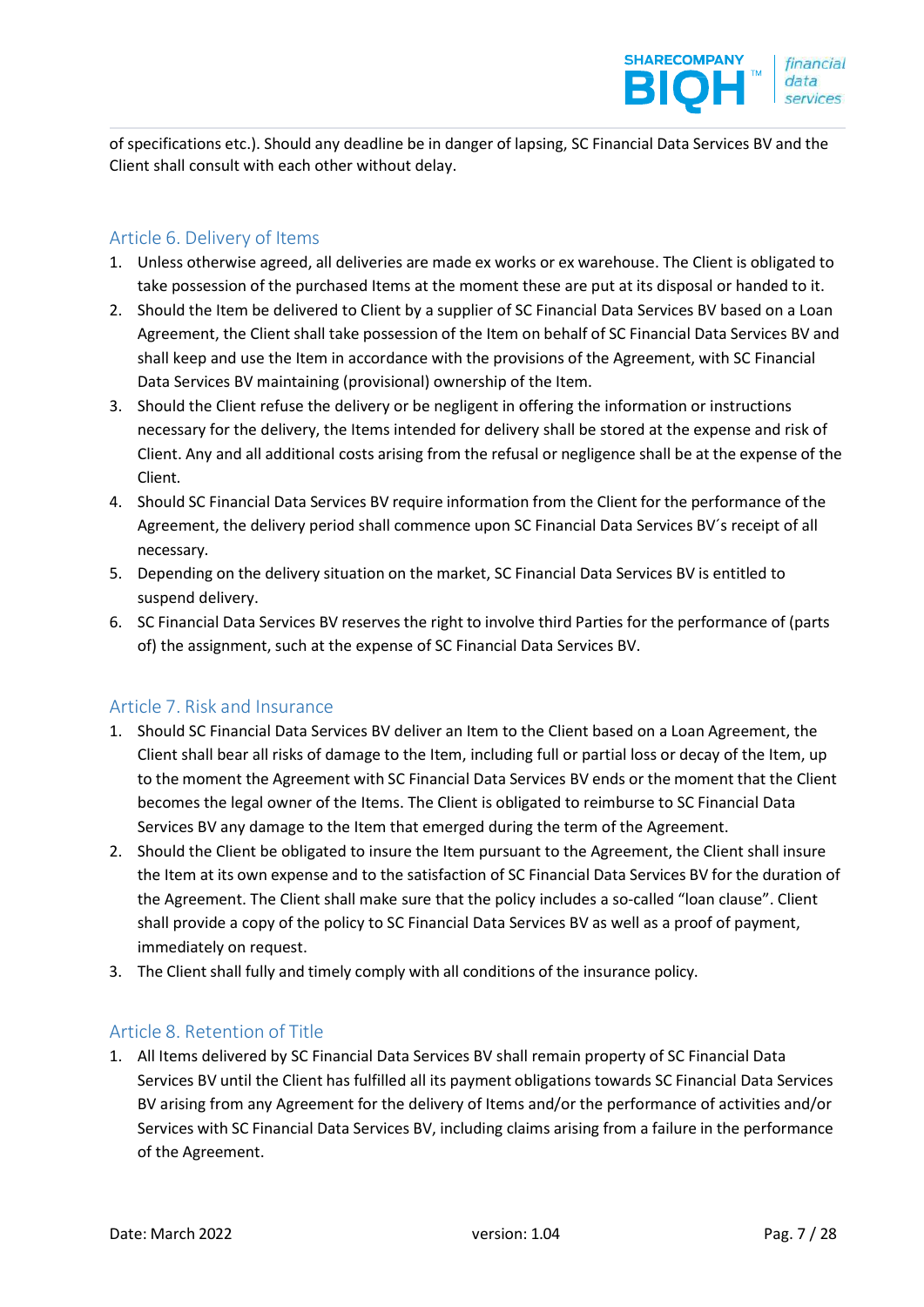- 2. A Client that acts as reseller shall be allowed to sell and resell all Items subject to the retention of title held by SC Financial Data Services BV, such to the extent this is common practice in its regular business operations.
- 3. Should the Client form a new Item (partly) composed of Items delivered by SC Financial Data Services BV, said new Item shall only be formed for the benefit of SC Financial Data Services BV and the Client shall hold the new Item on behalf of SC Financial Data Services BV until the Client has paid all amounts it owes to SC Financial Data Services BV under the Agreement; in other words, SC Financial Data Services BV retains all ownership rights of the new Item until the moment that Client has fulfilled all its obligations.
- 4. Any rights are at all times granted or transferred to Client on the proviso that the Client fully and timely pays the agreed on compensation related to these rights.
- 5. Client shall not be permitted to establish any limited rights to Items subject to the retention of title held by SC Financial Data Services BV. Should any third Parties (wish to) establish any (limited) rights on the Items subject to the retention of title, the Client SC will promptly inform Financial Data Services BV of this intention.
- 6. Any delivered Items which were passed to the Client upon payment but are still held by SC Financial Data Services BV are subject to a non-possessory pledge as additional security for payment of any claims, other than those referred to in article 3:92 paragraph 2 Dutch Civil Code, SC Financial Data Services BV may have towards Client.
- 7. The Client is (or others on its behalf are) obligated to keep the Items subject to the retention of title separate from other Items, handle them with due care and mark them as property of SC Financial Data Services BV.
- 8. The Client is obligated to insure the Items subject to the retention of title against fire, explosion damage and water damage as well as against theft and to provide the policy of these insurances to SC Financial Data Services BV for inspection immediately on request. All claims in relation to the aforementioned that the Client may have on the insurers of the Items, shall be silently pledged to SC Financial Data Services BV at SC Financial Data Services BV's request, as additional security for payment of any claims SC Financial Data Services BV has towards the Client.
- 9. The Client guarantees appropriate use and supervision of the Item and shall only apply the Item in accordance with its purpose, the applicable user manuals an any applicable government regulations.
- 10. The Client is not permitted to make any physical change, adjustment, repairs or addition to, on or in the Item (or have others do so on its behalf ) without prior written consent of SC Financial Data Services BV to that effect.

# Article 9. Cooperation by Client

- 1. Client shall provide SC Financial Data Services BV with all useful and necessary information required for the proper performance of the Agreement and shall fully cooperate with SC Financial Data Services BV, which includes allowing access to its buildings. Should the cooperation of Client with the performance of the Agreement entail the application of Client's own employees, these employees shall have the necessary knowledge, experience, capacities and qualities.
- 2. Client carries the risk of the selection, the use and the application of the hardware, Software and/or SaaS, Data files and other products and materials and any Services to be provided by SC Financial Data Services BV in its organization, and shall also be responsible for the audit and security procedures and an adequate system administration.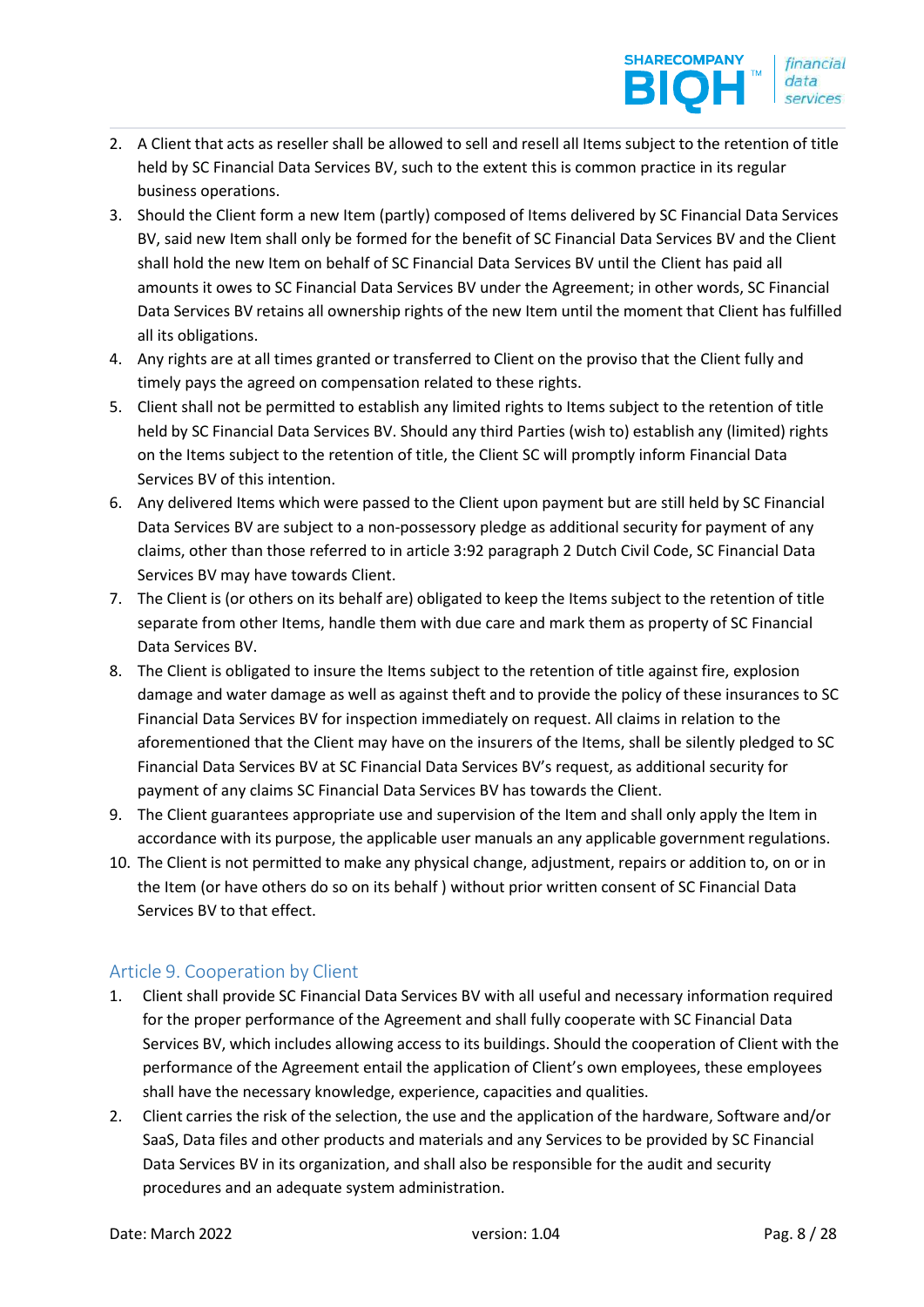- 3. Should the Client provide SC Financial Data Services BV with Software and/or SaaS, materials, Data files or Data on an information carrier, these shall comply with the specifications as required by SC Financial Data Services BV.
- 4. Should the Client not, not timely or not fully provide the information, details, hardware, Software and/or SaaS or employees necessary for the performance of the Agreement, or should the Client fail in any other of its obligations, SC Financial Data Services BV shall be entitled to fully or partly suspend the performance of the Agreement and shall be entitled to compensation of any subsequent costs, such in accordance with its customary rates and without prejudice to SC Financial Data Services BV's other legal rights.
- 5. In the event that employees of SC Financial Data Services BV perform any activities for Client on site, the Client shall provide any reasonable facilities required by the employees, such as a workplace with computer and telecommunication facilities. The workplace and facilities shall be in compliance with all (statutory) requirements and regulations regarding working conditions. The Client indemnifies SC Financial Data Services BV against any claims of third Parties, including employees of SC Financial Data Services BV, who suffer damage in connection with the performance of the Agreement arising from the actions or negligence of the Client or any unsafe situations in the organization of the Client. The Client shall make the company rules and security rules currently in force in its organization known to any employees of SC Financial Data Services BV who will be working there.
- 6. Should the performance of the Agreement require the use of telecommunication facilities, including internet, the Client shall be responsible for the correct choice and the timely and adequate availability, with the exception of any facilities directly used and administered by SC Financial Data Services BV. SC Financial Data Services BV shall never be liable for any damages or costs arising from transmission errors, interruptions or these facilities being unavailable, unless Client can prove that these damages or costs are the result of intent or gross negligence of the part of SC Financial Data Services BV or its management. Should with the performance of the Agreement require the use of telecommunication facilities, SC Financial Data Services BV shall be entitled to provide the Client with access and identification codes. SC Financial Data Services BV may change the assigned access and identification codes. The Client shall handle the access codes with confidentiality and care and shall only disclose these codes to authorized personnel. SC Financial Data Services BV shall never be liable for damage or costs arising from the abuse of access or identification codes.

#### Article 10. Intellectual and Industrial Property Rights

- 1. All intellectual and industrial property rights in relation to the Software and/or SaaS, Data files, hardware or other materials including analyses, designs, documentation, reports, course materials, offers, as well any preparatory material, developed or provided pursuant to the Agreement, shall be exclusively held by SC Financial Data Services BV, its licensors or its suppliers. The Client shall only obtain the user rights which it is explicitly granted in these terms and by law. Any other or further right of the Client to reproduce, publish or use of Software and/or SaaS, Data files or other materials is excluded. Any user right accruing to the Client is non-exclusive and non-transferable to any third Parties.
- 2. The Client is not permitted to remove or change any indication with regard to the confidential nature of the Item, or copyright, brands, trade names or other rights from the Software and/or the SaaS, the Data files hardware of any other materials.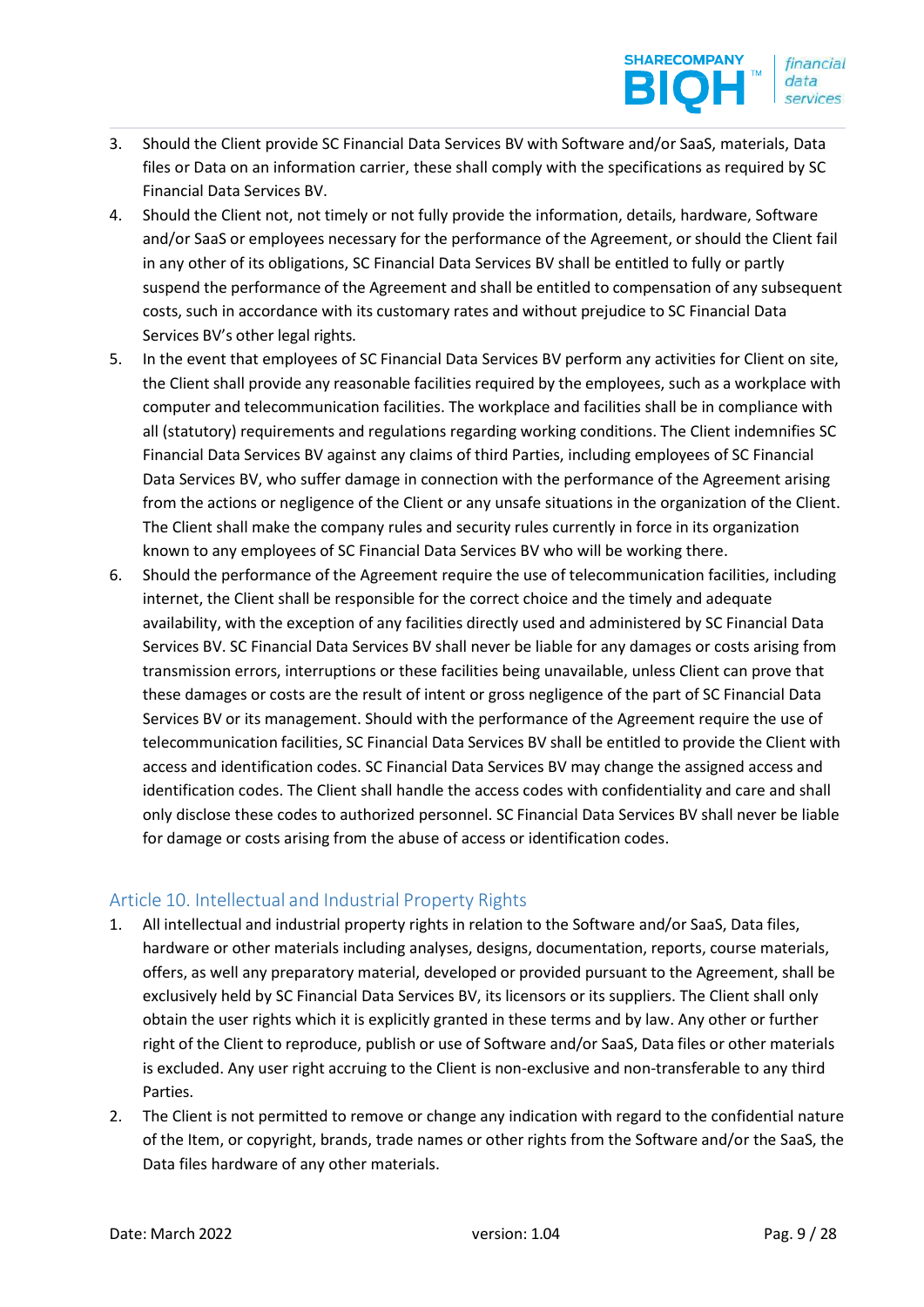- 3. SC Financial Data Services BV may take technical measures to protect the Software and/or SaaS or the agreed on limitations in the scope of the user rights of the Software and/or SaaS. The Client is not permitted to remove or avoid such a measure.
- 4. The risk of involuntary loss of possession or damage of the Software is transferred to the Client upon delivery. It will then be up to the Client to insure said risk and/or make an adequate and full back-up copy.
- 5. With due observance of the other provisions of these General Terms and Conditions, the Client shall be entitled to correct errors in the provided Software and/or SaaS to the extent that this is necessary for the intended use of the Software and/or SaaS. In these General Terms and Conditions, 'errors' are defined as the substantial noncompliance with the functional and technical specifications and, in the case of custom software or a custom SaaS, the functional or technical specifications agreed on between Parties In Writing. An error can only be classified as such when it can be proven by the Client and is reproducible. The Client is obligated to inform SC Financial Data Services BV of any errors immediately.
- 6. SC Financial Data Services BV indemnifies the Client against any legal claims made by third Parties which are based on the assertion that the Software and/or SaaS, Data files, hardware or other materials developed by SC Financial Data Services BV itself infringe on a right of intellectual or industrial property valid in the Netherlands, on the condition that Client promptly informs SC Financial Data Services BV of the existence and the contents of the legal claim and fully leaves the handling of the case, including any settlements, to SC Financial Data Services BV. Client shall provide the necessary authorizations, information and cooperation to SC Financial Data Services BV so that it can defend itself, where necessary in name of the Client, to these legal claims. This obligation of indemnification lapses when the alleged infringement is connected to (i) materials given in use, for processing or incorporation to SC Financial Data Services BV by the Client, or (ii) changes to the Software and/or SaaS, Data files, hardware or other materials made by the Client or by third Parties on behalf of the Client. In the event that it is judicially and irrevocably established that the Software and/or SaaS, Data files, hardware or other materials developed by SC Financial Data Services BV itself infringe any third Party intellectual or industrial property right or should SC Financial Data Services BV be of the opinion that there is a good chance that such an infringement may occur, SC Financial Data Services BV's liability is limited as follows: SC Financial Data Services BV shall make every effort to allow the Client's undisrupted use of the delivered Item, or functionally similar other Software and/or SaaS, Data files, hardware or any other relevant materials, for instance by making adjustments to the infringing parts or by acquiring a user right for the Client. When in SC Financial Data Services BV's sole opinion the undisrupted use of the delivered Item by Client cannot continue or can only be made under financially unreasonable circumstances, SC Financial Data Services BV shall credit Client with the acquisition costs to be deducted by a reasonable a usage fee. SC Financial Data Services BV shall consult with the Client before deciding on the way this will be done. Any other or further liability or obligation to indemnify on the part of SC Financial Data Services BV as a result of a breach of intellectual or industrial property rights of a third Party is fully excluded, including liability and obligations to indemnify of SC Financial Data Services BV for infringements caused by the use of the delivered Software and/or SaaS, Data files, hardware and/or materials (i) in a form modified by SC Financial Data Services BV, (ii) in conjunction with any Items or Software and/or SaaS not delivered or provided by SC Financial Data Services BV or (iii) any other use than the use for the which the hardware, Software and/or SaaS, Data files and/or other materials were developed or intended.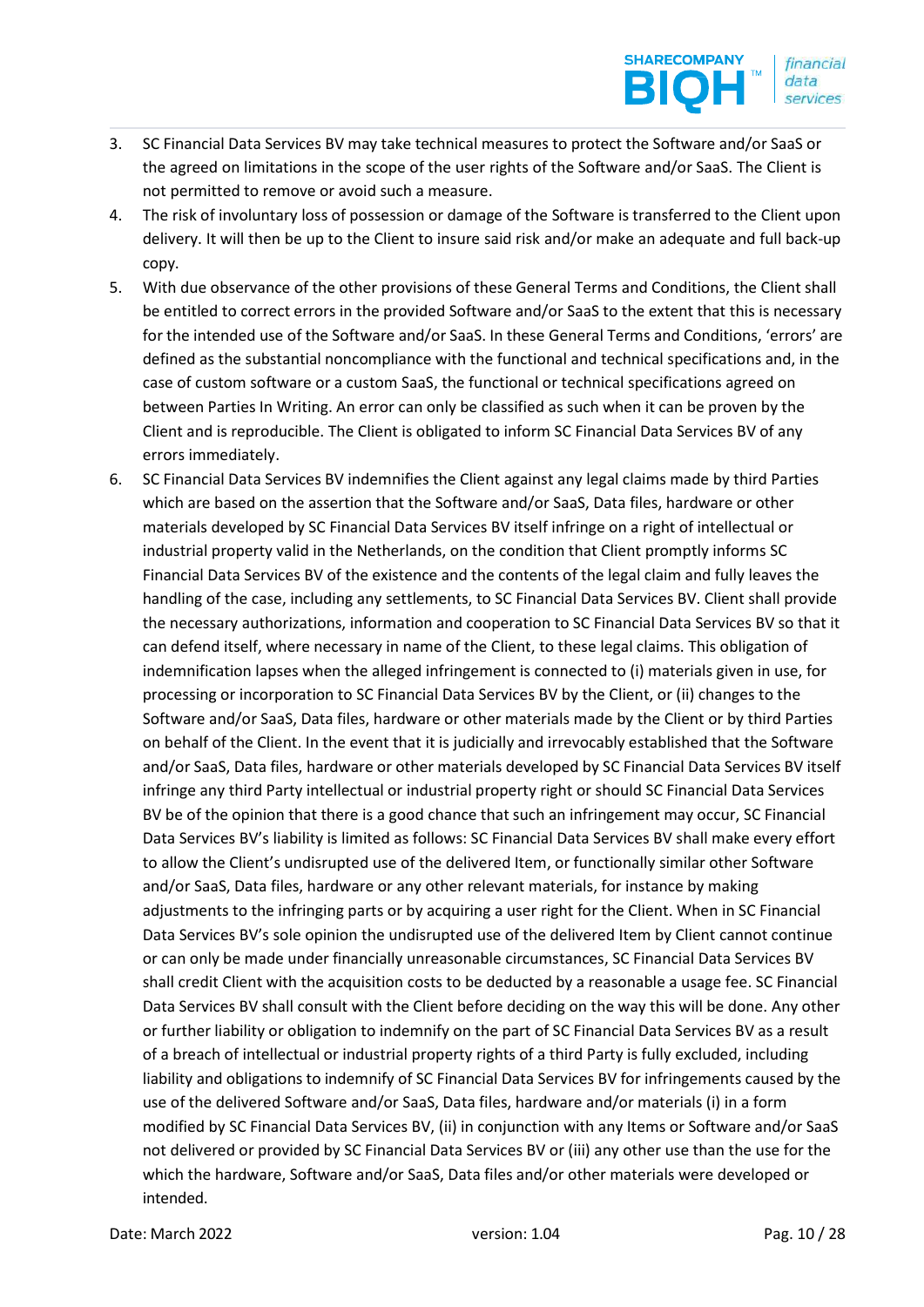7. The Client guarantees that no third Party rights preclude it from making hardware, Software and/or SaaS, Data files, or other materials including visual materials, text, music, domain names, logos, design material, etc. available to SC Financial Data Services BV with the aim of use, operation, installation or incorporation (e.g. on a website). Client shall indemnify SC Financial Data Services BV against any legal claim based on the assertion that the provision, use, modification, installation or incorporation infringes any third Party rights.

### Article 11. Confidential Data and Privacy

- 1. The Client shall inform SC Financial Data Services BV fully and In Writing of the way in which the Client executes its obligations under the laws of processing and securing personal Data. The Client is responsible for the compliance with the obligations under the laws of processing and securing of personal Data. SC Financial Data Services BV shall be considered a processor of personal Data for the purposes of the General Data Protection Regulation (GDPR). SC Financial Data Services BV shall inform the Client of its procedures concerning the processing of personal Data through these general terms.
- 2. The Client indemnifies SC Financial Data Services BV against any claims of persons whose personal Data is registered or processed for the purposes of registration of personal Data held by the Client or for which the Client is responsible under the provisions of the law.
- 3. The full responsibility for the Data that is processed by the Client through a Service of SC Financial Data Services BV lies with the Client. The Client guarantees towards SC Financial Data Services BV that the contents, the use and/or the processing of the Data shall not be unlawful and shall not infringe any third Party rights. The Client indemnifies SC Financial Data Services BV against any and all legal claims by third Parties in connection with this Data or the performance of the Agreement.
- 4. The Client indemnifies SC Financial Data Services BV for any claims of persons whose personal Data is registered or processed for the purposes of registration of personal Data held by the Client or for which the Client is responsible under the provisions of the law, unless the Client proves the facts on which the claim is based are fully attributable to SC Financial Data Services BV.

## Article 12. Prohibition on Transfer of Staff

- 1. Each of the Parties shall refrain from having employees of the other Party work for them or in any other way engaging them, whether directly or indirectly, during the term of the Agreement as well as for a period of one (1) year after the termination of the Agreement unless it obtains prior written permission from the other Party. SC Financial Data Services BV shall not withhold this permission if the Client offers a suitable compensation in a particular case.
- 2. Should the Client not comply with the provisions in paragraph 1 of this article, the Client owes to SC Financial Data Services BV an immediately payable compensation, not subject to judicial mitigation, of two times the gross annual salary of said employee, based on a 40 hour Work week and to be increased with all applicable allowances, bonuses, holiday allowances and thirteenth month's salary.

#### Article 13. Invoicing and Payment

1. Invoices shall be paid by the Client in accordance with the payment conditions stated on the invoice. Should specific conditions not be given, the Client shall pay the invoice within thirty (30) days of the invoice date. The Client is not entitled to a setoff or suspension of payment.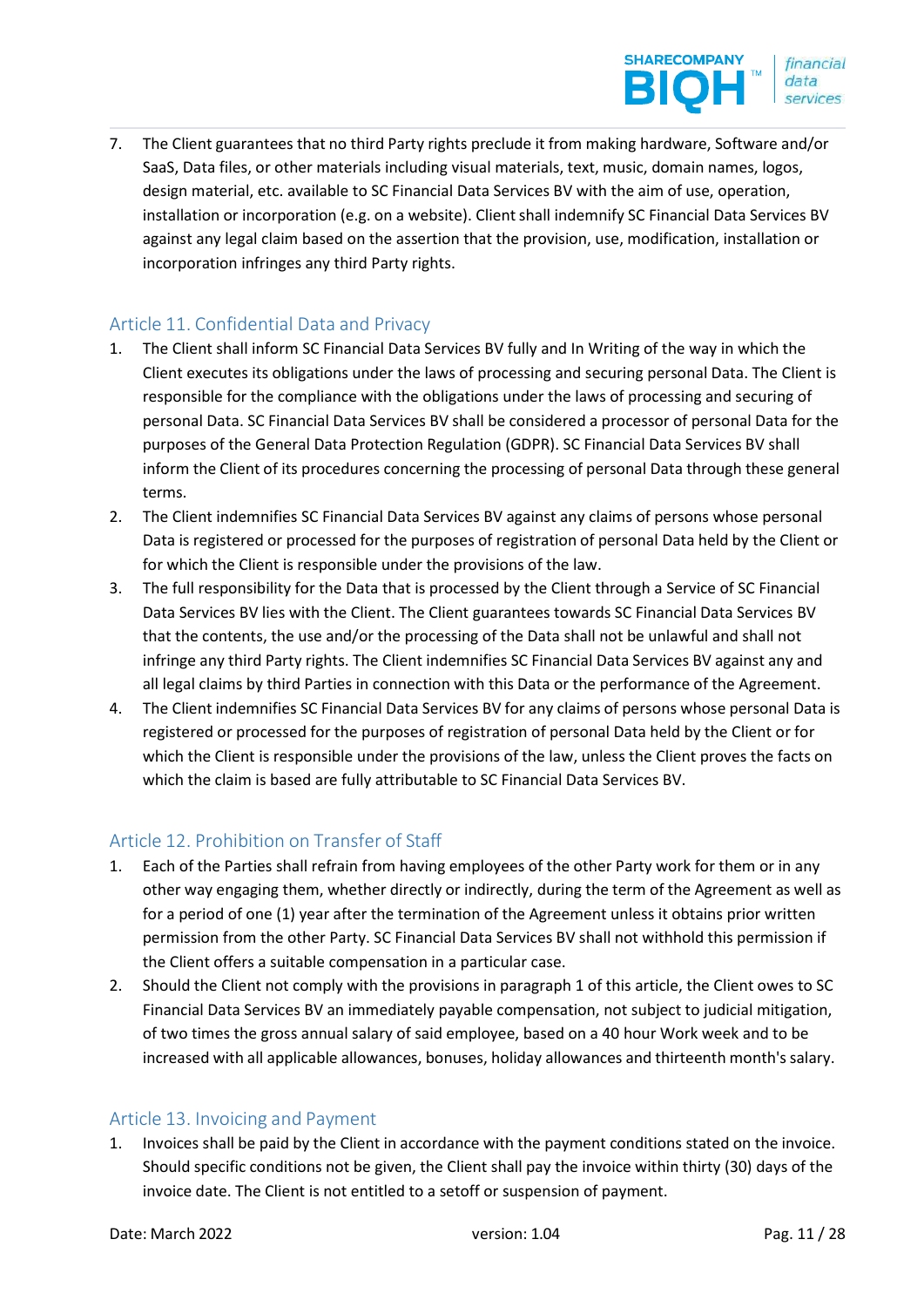- 2. Should the Client not pay the invoice within the agreed on payment term, the Client shall be in default by operation of law without further notice of default being required.
- 3. From the moment of default, the Client owes a contractual interest of 1% per month on the amount it owes, unless the statutory commercial interest rate is higher, in which case the statutory commercial interest rate applies. All (extra) judicial costs incurred bySC Financial Data Services BV in the process of obtaining payment, at law and otherwise, shall then be at the expense of the Client. In that event, the Client owes a compensation of at least 15% of the amount due, with a minimum of € 250.00. Any actual costs (to be) incurred by SC Financial Data Services BV which exceed this amount also qualify for compensation.
- 4. Should the Client not timely fulfil its payment obligations, SC Financial Data Services BV shall be entitled to suspend the delivery of the Items and Services or to suspend or limit the performance of the activities until payment has been made or adequate security is provided. The same applies should SC Financial Data Services BV have reasonable grounds to suspect that the Client's creditworthiness is uncertain, even before the moment of default.
- 5. In the event of (an application for) liquidation, bankruptcy, restructuring or suspension of payment at the side of the Client, any claims or obligations the Client has towards SC Financial Data Services BV become immediately due and payable.
- 6. Should the Client have any counter claims against SC Financial Data Services BV, of any nature, the Client waves its right to setoff these claims. The aforementioned abandonment of the right of setoff also applies when the Client applies for a (provisional) suspension of payment or is declared bankrupt.
- 7. The Client is not entitled to setoff any claims SC Financial Data Services BV has on Client with any counter claims it has on SC Financial Data Services BV. This also applies when the Client applies for a (provisional) suspension of payment or is declared bankrupt.

#### Article 14. Price Changes

In the event of a periodical payment obligation on the side of the Client, SC Financial Data Services BV shall be entitled to change its price and rates by notification In Writing, taking into account a notice period of at least 1 (in words: one) month. Should Client not agree to such a change, Client must inform SC Financial Data Services BV within this month and Parties shall consult with each other further.

## Article 15. Liability of SC Financial Data Services BV; Indemnification

- 1. The total liability of SC Financial Data Services BV towards Client as a result of an attributable failure in the fulfilment of an Agreement is limited to compensation of direct damage for a maximum of the invoice amount (excluding VAT). If the Agreement is primarily a continuing performance contract with term of more than one (1) year, the stipulated price for the Agreement shall be set on as the sum of the fees charged (excluding VAT) for one (1) year. Direct damages shall exclusively mean:
	- a. reasonable costs which Client would have to incur to have SC Financial Data Services BV's performance comply with the Agreement; this substitute damage shall not be compensated when the Agreement is terminated by or at the request of the Client;
	- b. reasonable costs incurred for the determination of the cause and the scope of the damage, to the extent that the determination relates to the direct damage for the purposes of these terms;
	- c. reasonable costs incurred to prevent or limit the damage, to the extent that Client can prove that these costs have lead to a limitation of direct damage as intended in these terms.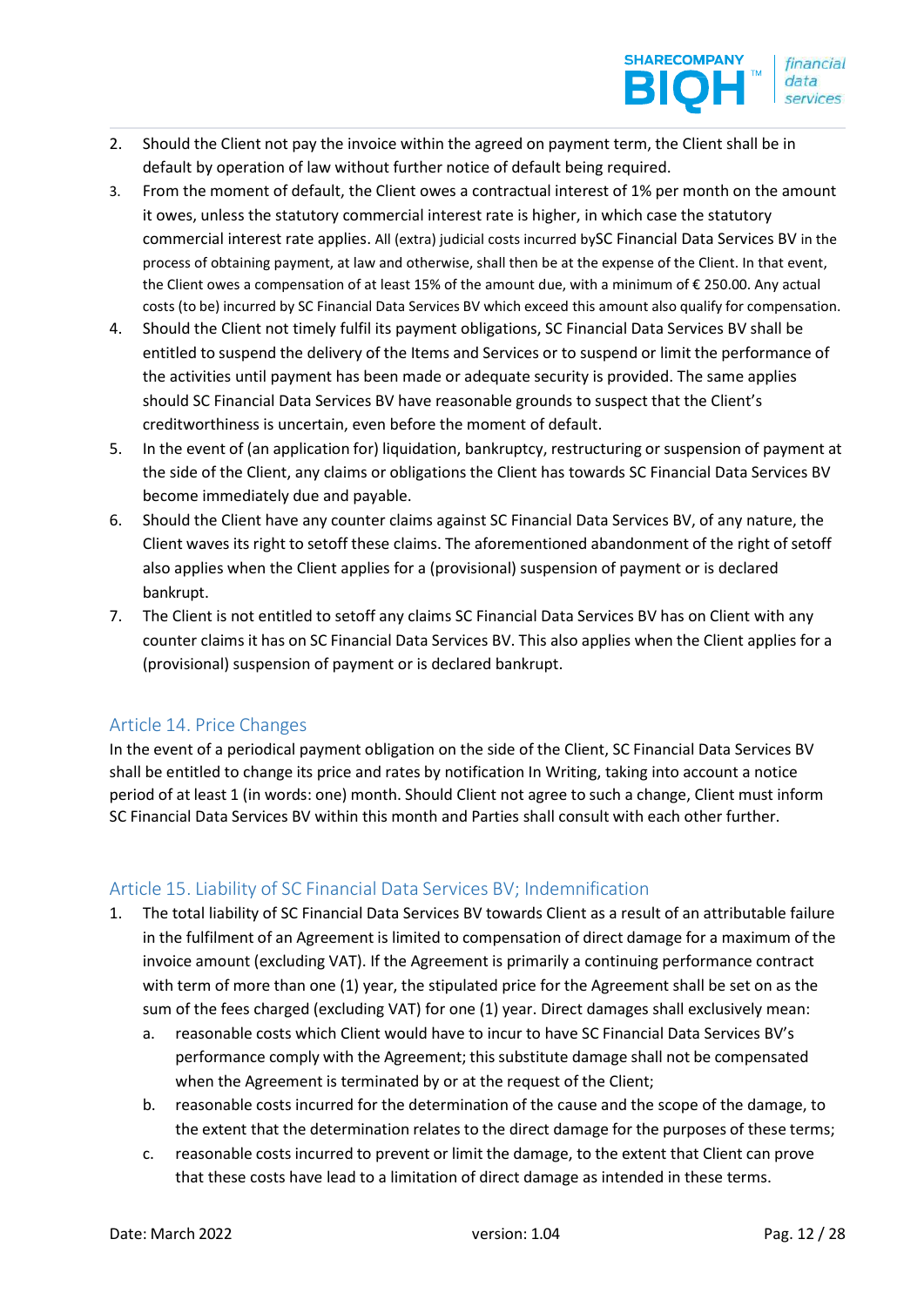- 2. Liability on the part of SC Financial Data Services BV for indirect damage, consequential damage, lost profit, lost savings, decreased goodwill, loss due to business interruption, damage resulting from claims by customers of Client, corruption or loss of Data, damage in connection with the use of Items prescribed by Client to SC Financial Data Services BV, materials or software of third Parties, damage in connection with the involvement of suppliers as instructed to SC Financial Data Services BV by Client and all other forms of damage other than those listed in paragraph 1 of this article, of any nature, is excluded.
- 3. The limitations stated in the previous article shall lapse when and to the extent that the damage is the result of intent or gross negligence on the part of SC Financial Data Services BV or its management.
- 4. The liability of SC Financial Data Services BV as a result of attributable failure in the performance of an Agreement shall only arise when the Client promptly and adequately notifies SC Financial Data Services BV In Writing, such including a reasonable period in which the failure can be remedied, and SC Financial Data Services BV remains in attributable default even after the lapse of such a period. The notice of default should contain a description of the failure with as much detail as possible, so that SC Financial Data Services BV may react adequately.
- 5. Any right to damages is always on the condition that the Client notifies SC Financial Data Services BV of said damage without delay and In Writing. Any claim for damages against SC Financial Data Services BV lapses by the mere lapse of twelve (12) months after the occurrence of the claim.
- 6. The Client indemnifies SC Financial Data Services BV against all third Party claims in relation to product liability arising from a defect in a product or system delivered to a third Party by the Client and that consisted partly of hardware, Software and/or SaaS or other materials delivered by SC Financial Data Services BV, if and to the extent that the Client proves that the damage was caused by said hardware, Software and/or SaaS.
- 7. The provisions in this article also apply to all (legal) persons used by SC Financial Data Services BV in the performance of the Agreement.

## Article 16. Force Majeure

- 1. Neither Party is obligated to fulfil of any of the obligations should it be hindered by force majeure. Force majeure shall include force majeure on the part of suppliers of SC Financial Data Services BV, improper performance of obligations by suppliers who Client instructed SC Financial Data Services BV to engage, as well as defective Items, materials, Software and/or SaaS of any third Parties the use of which was prescribed to SC Financial Data Services BV by Client.
- 2. Should a force majeure situation exceed ninety (90) days, Parties shall be entitled to terminate the Agreement by giving notice In Writing. Any performance rendered under the Agreement shall then be paid proportionately, without the Parties having any further liability towards each other.

#### Article 17. Termination

- 1. A Party may only dissolve the Agreement if the other Party fails imputably to perform an essential obligation under the Agreement after an adequate notice of default containing as many details as possible and allowing a reasonable term to remedy the default is given.
- 2. Each of the Parties may partly or completely terminate the Agreement In Writing with immediate effect and without a notice of default being due if the other Party is granted a - provisional moratorium, when a petition of liquidation is filed against the other Party or if the other Party is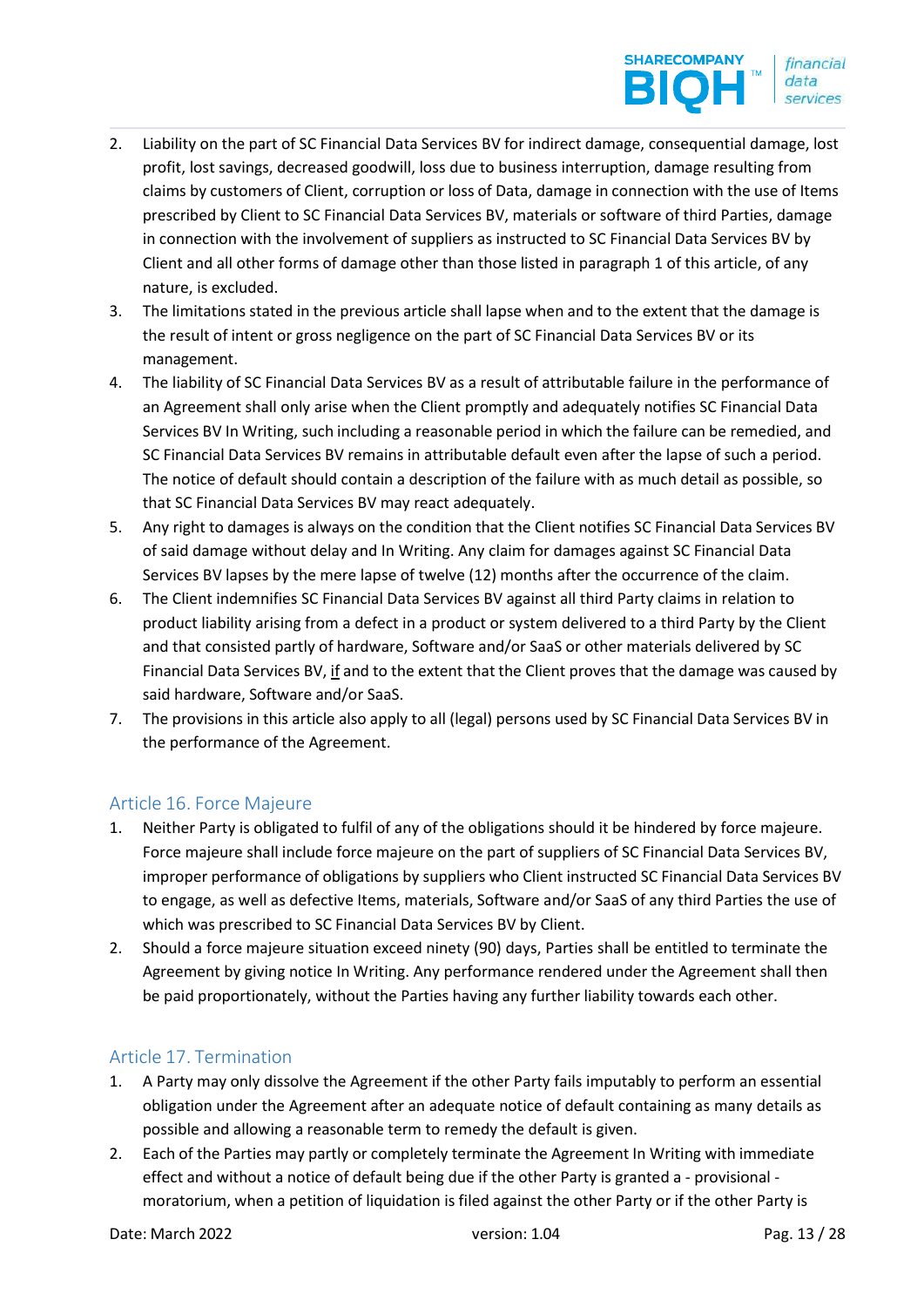wound up or terminated for other reasons than for reconstruction or a merger of companies. SC Financial Data Services BV can never be held to any restitution of money it has received or to any compensation of damage. In case of Client's bankruptcy, any rights to use the Software and/or SaaS provided to Client expire by operation of law.

3. If at the time of a dissolution as referred to in paragraph 1 of this article, the Client has received any performance in the execution of the Agreement, such a performance and its subsequent payment obligation shall not be made undone, unless the Client proves that SC Financial Data Services BV is in default with regard to those obligations. Any amounts invoiced by SC Financial Data Services BV in relation to an adequate performance or delivery of the Agreement before the dissolution, will remain payable in full with due observance of the previous sentence and will fall due immediately upon termination.

## Article 18. Applicable law, Interpretation of the Terms and Disputes

- 1. Dutch law shall govern any Agreements between SC Financial Data Services BV and the Client;
- 2. For the interpretation of these General Terms and Conditions as well as in case of discrepancies between the interpretation of the contents and purport of any translations of these General Terms and Conditions and the English text version, the English text prevails.
- 3. Any dispute including any situations considered to be a dispute by only one of the Parties which may arise between the Parties pursuant to an Agreement which is fully or partially governed by these terms and conditions or any other Agreements which arise from such an Agreement, shall exclusively be brought before the competent court of law in the district in which SC Financial Data Services BV has its registered office, unless otherwise provided by mandatory law. However, SC Financial Data Services BV and Client may agree to have the dispute settled by independent arbitration.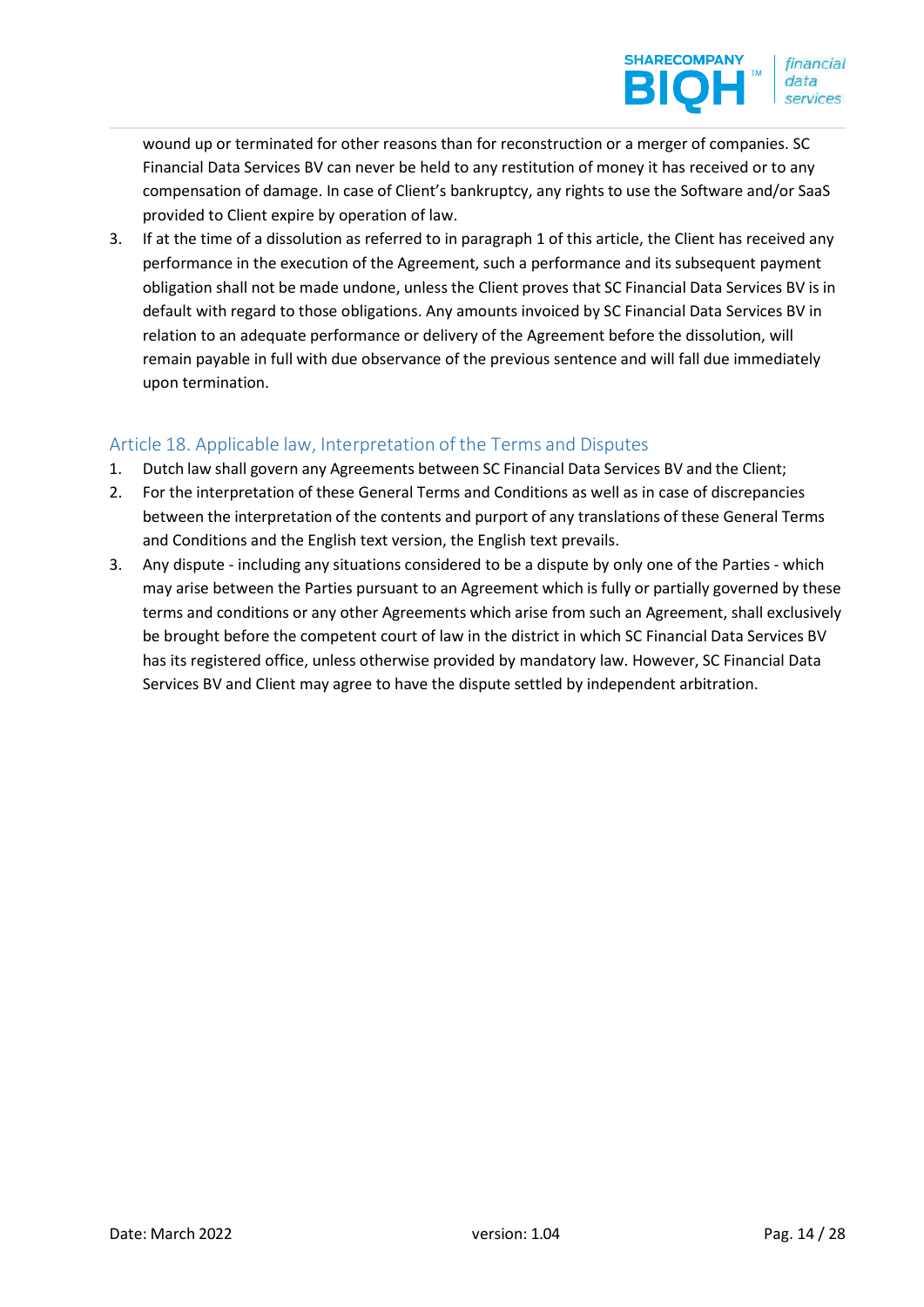

# CHAPTER 2. USE AND MAINTENANCE OF SOFTWARE AND SAAS

In addition to the applicable General Terms and Conditions (Chapter 1. General), the provisions of this chapter "Use and Maintenance of Software and SaaS" shall apply to all Software and SaaS provided by SC Financial Data Services BV.

### Article 19. Right of Use

- 1. Without prejudice to the provisions of article 10, SC Financial Data Services BV grants the Client the non-exclusive right to use the Software and/or SaaS. The Client shall strictly observe any restrictions of use agreed on between Parties. Without prejudice to the other provisions of these General terms and conditions, the user right of Client only exclusively entails the right to load and run the Software and/or SaaS, or log on to it and download it to the extent this is necessary for normal use.
- 2. The Software and/or SaaS may only be used by Client in its own company or organization and for the agreed on number of users or connections for which a user right is issued. To the extent that no other arrangements were made to that effect, the processing unit of Client on which the Software and/or SaaS was first used and the number of connections connected to the processing unit at this first use, shall serve as processing unit and number of connections for which the user right was issued. In the event of a failure of said processing unit, the Software and/or SaaS may be used on a different processing unit for the duration of the failure?. The user right can relate to multiple processing units to the extent that this is evident from the Agreement.
- 3. The user right is not transferable. The Client is not permitted to sell, rent out, sublicense, dispose of the limited rights or grant limited rights or in any other way supply to a third Party, or allow a third Party to (remotely) access the Software and/or SaaS or to have a third Party host the Software and/or SaaS, not even if said third Party only uses the Software and/or SaaS on behalf of the Client. The Client shall not make any alterations to the Software and/or SaaS other than for the purposes of repairing errors. The Client shall not use the Software and/or SaaS for any third Party processing (time sharing). The source code of the Software and/or SaaS and the technical documentation produced in the development of the Software and/or SaaS will not be provided to Client, even if the Client is willing to pay a financial compensation for this provision. The Client acknowledges the confidential nature of the source code and the fact that it includes trade secrets of SC Financial Data Services BV.
- 4. Unless explicitly agreed otherwise, a user right will be granted for a minimum period of one (1) year. The user right will then automatically be extended for a period of three (3) months, unless Client or SC Financial Data Services BV terminates the user right In Writing, either for all Software and/or SaaS for which SC Financial Data Services BV granted the Client a user right, or for part thereof. The notification shall be made before the final day of the relevant term with due observance of a notice period of three (3) months. Promptly after the expiration of the user right for the Software, the Client shall return all copies of the Software is has in its possession to SC Financial Data Services BV. Should Parties have agreed that Client will destroy any copies at the expiration of the user right, Client shall confirm the destruction to SC Financial Data Services BV promptly and In Writing.
- 5. The Client owes a fee to SC Financial Data Services BV for the use of the Software and/or SaaS, these fees are listed in the Agreement or on the Price list should they not be included in the Agreement. The payments owed by the Client shall be paid before the due date as stated in the Agreement or Price list.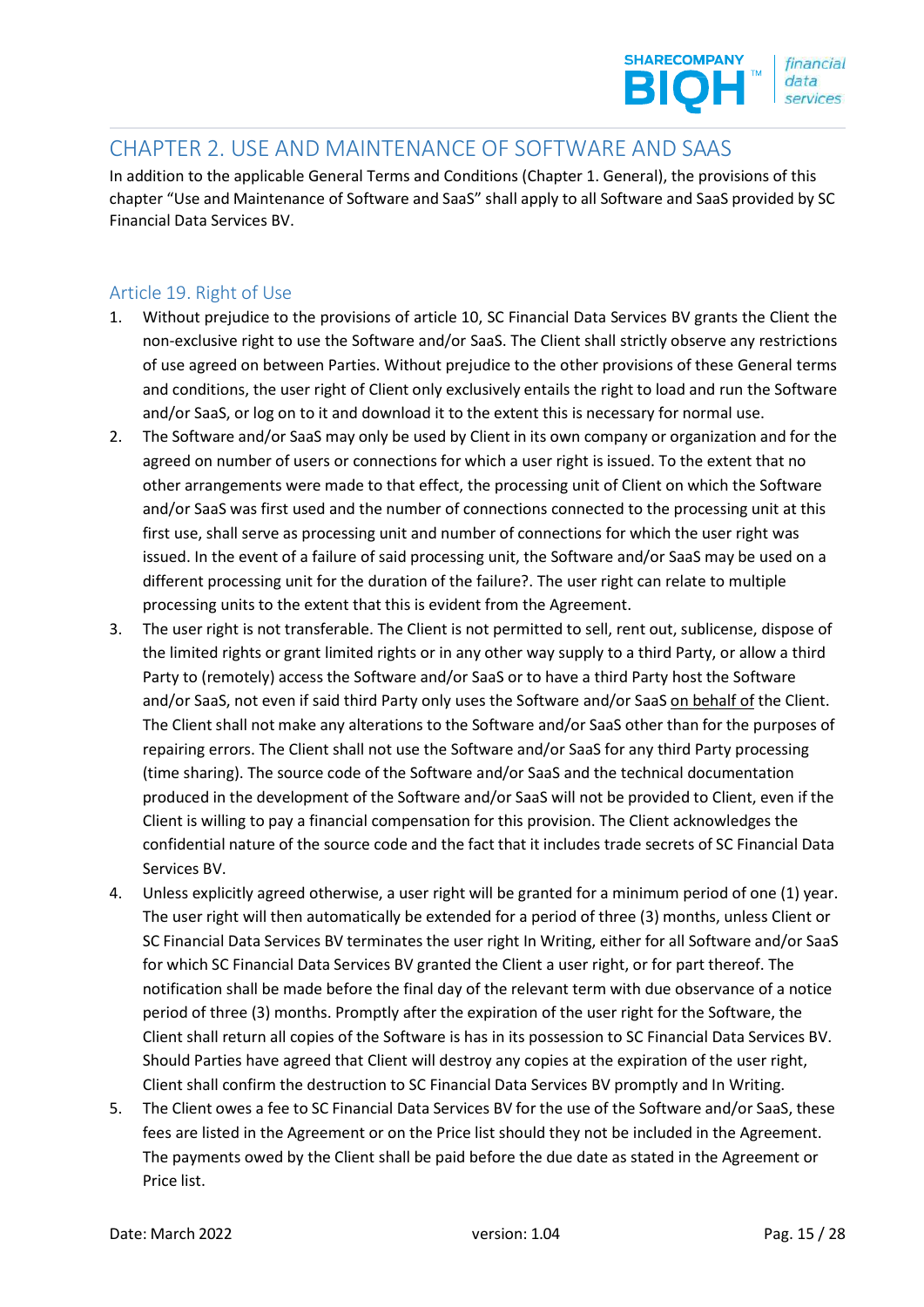- 6. SC Financial Data Services BV is entitled to affix its company name or brand name to the Software and/or SaaS it provides, or to the user interface (GUI) of the provided software, such at its discretion.
- 7. The Client is not permitted to use SC Financial Data Services BV's logos, brand names, trade names or other intellectual property in its communication (including advertisements or expressions of any kind) with third Parties without prior written consent of SC Financial Data Services BV.

### Article 20. Delivery, Installation and Acceptance

- 1. SC Financial Data Services BV shall deliver the Software and the accompanying user documentation to Client at the time and location as stated in the Agreement. A single copy of the user documentation will be delivered, unless otherwise specified. Unless explicitly agreed otherwise, the Client shall be responsible for the proper installation and commissioning of the Software.
- 2. Should Parties have agreed, In Writing, to an acceptance test, the test period shall be fourteen (14) days after the completion of the installation or, when Parties agreed that SC Financial Data Services BV would not provide the installation, upon delivery. During the test period the Client is not permitted to use the Software for productive or operational purposes. SC Financial Data Services BV may at all times require, therefore also if this is not explicitly agreed on, that the Client's employees are sufficiently qualified to carry out an adequate test of sufficient size and scope on the (preliminary) results of the development activities and that these test results be reported to SC Financial Data Services BV In Writing and in an organized and understandable format.
- 3. The Software shall be accepted between Parties:
	- a. when Parties have not agreed to an acceptance test: upon completion of the installation or, when Parties agreed that SC Financial Data Services BV would not provide the installation, upon delivery, or;
	- b. when Parties agreed on an acceptance test: on the first day after the test period, or;
	- c. when SC Financial Data Services BV receives a test report as referred to in paragraph 5 of this article before the end of the test period: when the errors reported in the test report have been fixed pursuant to article 10.5, notwithstanding the presence of any irregularities which, under paragraph 6, do not impair acceptance. In deviation thereof, the Software shall be considered fully accepted from the first moment of use should the Client in any way use the Software for productive or operational purposes before the moment of explicit acceptance.
- 4. Should the execution of the agreed on acceptance test show that the Software contains errors that hinder the progress of the acceptance test, the Client shall inform SC Financial Data Services BV of this In Writing and shall provide sufficient detailed information, in which case the test period will be suspended until the Software can be adjusted in such a way that the cause of the hinderance is suitably remedied.
- 5. Should the execution of the agreed on acceptance test show that the Software contains errors as referred to in article 10.5, the Client shall inform SC Financial Data Services BV of these errors in a detailed test report In Writing, no later than on the final day of the test period. SC Financial Data Services BV shall make every effort to remedy the errors within a reasonable period of time and may apply temporary solutions, program bypasses or problem-avoiding restrictions to the Software and/or SaaS during that time.
- 6. Acceptance of the Software and/or SaaS may not be withheld on other grounds than those in connection with the specifications explicitly agreed on between Parties and therefore not because of minor errors, such as errors that do not impede the operational or productive commissioning of the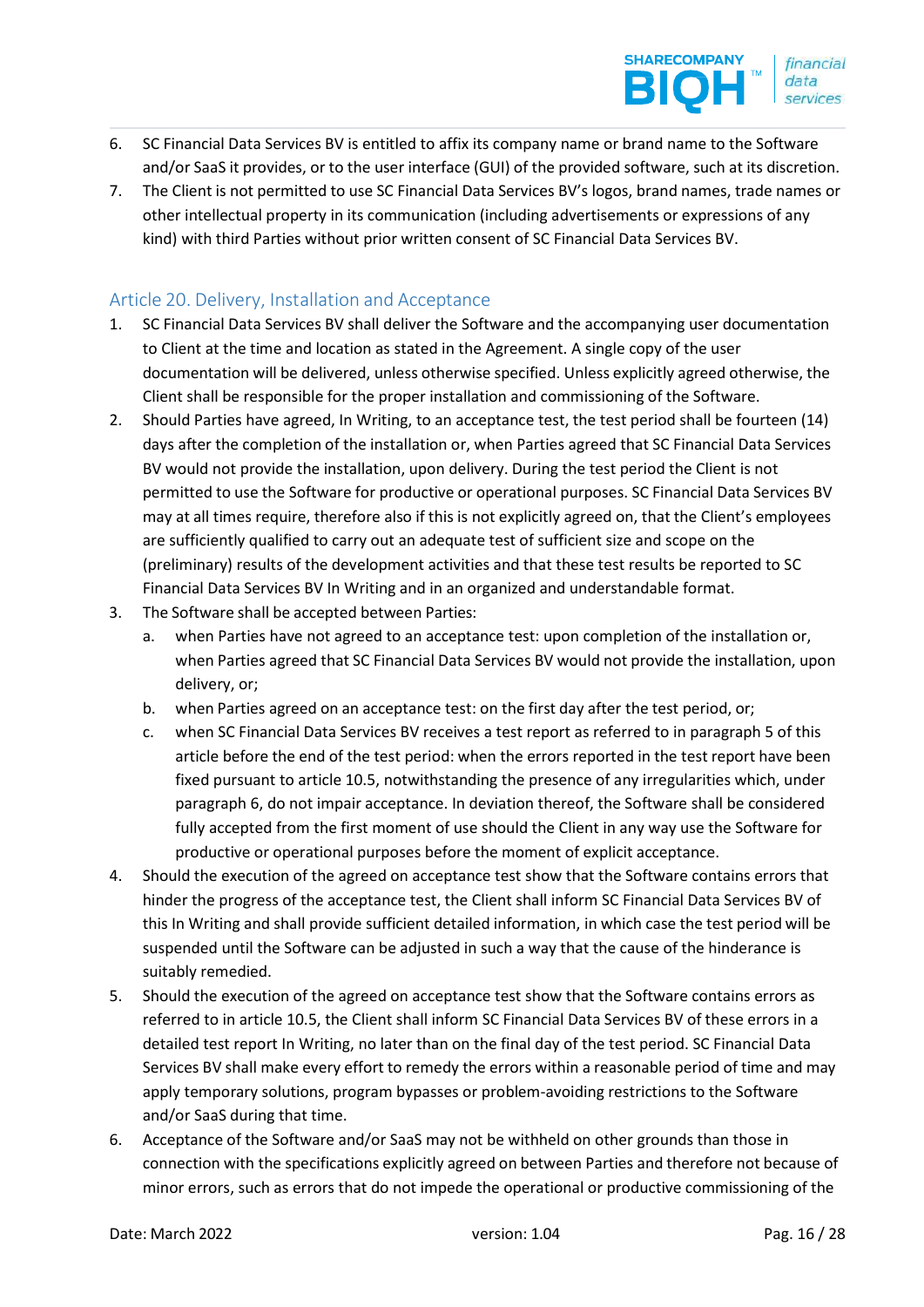Software and/or the SaaS, without prejudice to SC Financial Data Services BV's obligation to remedy these minor errors pursuant to the error recovery scheme under article 21, where applicable. Furthermore, acceptance may not be withheld for aspects of the Software and/or SaaS with a subjective nature, such as the design of the user interfaces.

- 7. Should the Software be delivered and tested in phases and/or parts, the non-acceptance of a certain phase and/or part shall not impair any acceptance of a previous phase and/or another part.
- 8. Acceptance of the Software in one of the ways listed in paragraph 3 of this article shall mean that SC Financial Data Services BV has fully fulfilled the performance of its obligations for the development and provision of the Software and/or SaaS and, when in a particular case Parties agreed that the installation would also be provided by SC Financial Data Services BV, of its obligations for the installation of the Software and/or SaaS. Acceptance of the Software and/or SaaS shall not in any way impair the Client's rights under paragraph 6 of this article regarding minor defects and Article 21 regarding repairs.
- 9. Should Parties not have agreed on an acceptance test, the Client accepts the Software and/or SaaS in the state it is in at the time of delivery ('as is'), therefore with any visible and invisible errors and other defects, without prejudice to the obligations of SC Financial Data Services BV pursuant the error recovery scheme of article 21. The provisions of paragraph 8 of this article shall remain in full force at all times.

## Article 21. Error Repair

- 1. SC Financial Data Services BV does not guarantee that the Software and/or SaaS shall work without interruption, errors or other defects or that all errors and other defects can be repaired.
- 2. SC Financial Data Services BV shall make every effort to recover errors in the Software as referred to in article 10.5 within a reasonable period of time if these are reported to SC Financial Data Services BV, In Writing and containing as much detail as possible, within six (6) months after delivery, or, if Parties agreed on an acceptance test, within six (6) months after acceptance.
- 3. In derogation of the provisions of paragraph 2 of this article and any other provisions with regard to Software elsewhere in these terms, a SaaS is always delivered "as is". Therefore, the Client cannot claim any remedy of errors or other defects in regard to the SaaS. This provision does not apply if and to the extent that the SaaS was tailor made and developed by SC Financial Data Services BV at the instruction of the Client.
- 4. Recovery of Software errors will be made free of charge, unless the Client commissioned SC Financial Data Services BV to develop the Software other than for a fixed price, in which case SC Financial Data Services BV shall charge its usual recovery rates. SC Financial Data Services BV may charge its usual recovery rates in the event of improper use by Client or if errors are brought on by any other causes not attributable to SC Financial Data Services BV or when the errors could have been identified during the execution of the agreed on acceptance test. Recovery of any corrupt or lost Data is not subject to the obligation of error recovery. The obligation to recover errors shall lapse should the Client make any changes to the Software (or has a third Party make these changes on its behalf) without SC Financial Data Services BV's written approval, which shall not unreasonably be withheld.
- 5. Recovery of errors shall occur at a location to be determined by SC Financial Data Services BV. SC Financial Data Services BV is entitled to apply temporary solutions or program bypasses or problemavoiding restrictions to the Software.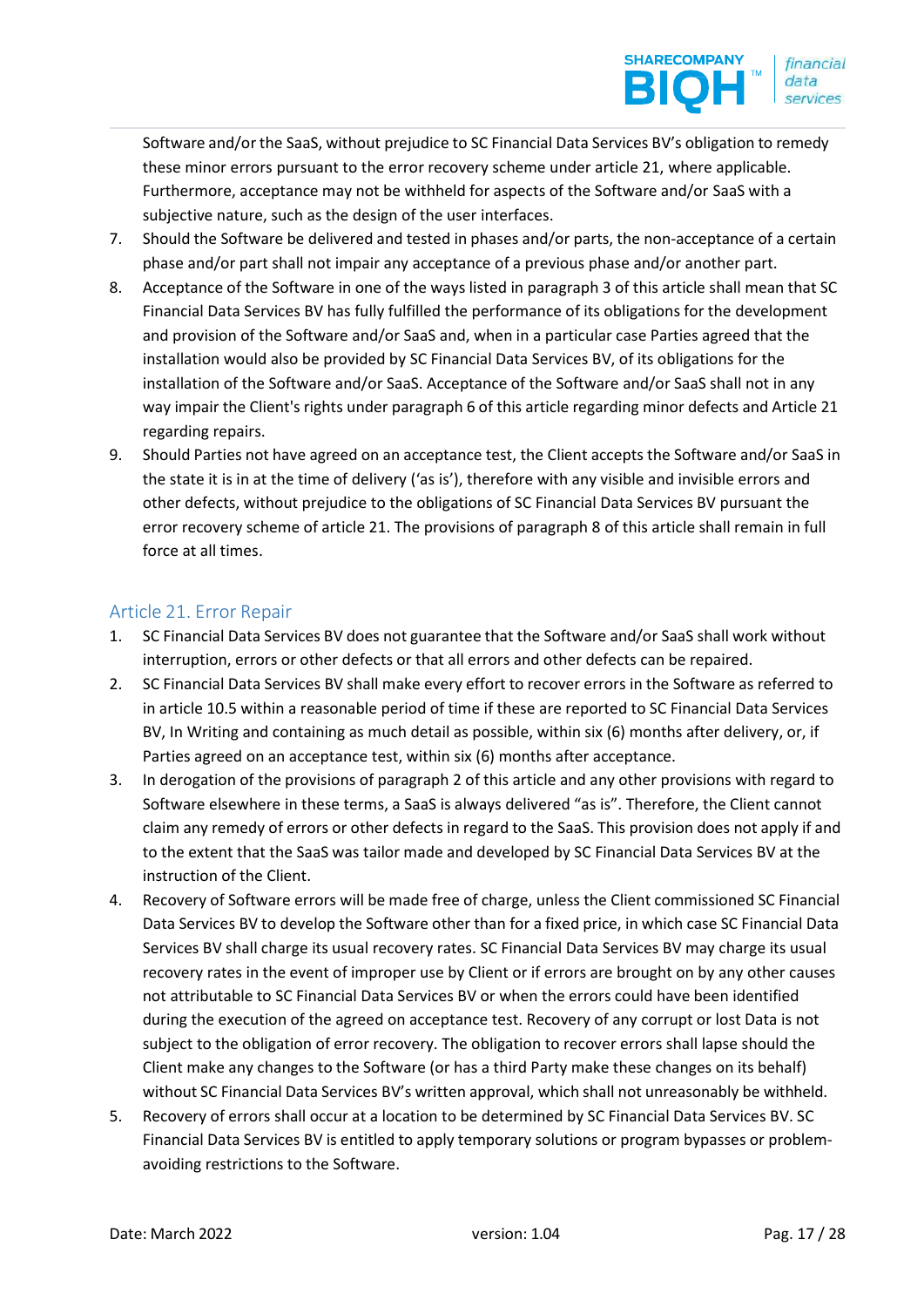- 6. SC Financial Data Services BV does not have any obligation to recover errors that were reported after the period as referred to in paragraph 2 of this article, unless Parties entered into a maintenance agreement that includes such an obligation.
- 7. Any provisions in this article in relation to error repair shall apply unless the terms of a separate Service Level Agreement (SLA) effected between Parties dictate otherwise.

## Article 22. Maintenance and Updates

- 1. Concurrently to the Agreement for the availability of the Software, the Client shall enter into a maintenance agreement or license agreement with SC Financial Data Services BV. The Client shall report any errors it encounters in the Software to SC Financial Data Services BV with as much detail as possible in accordance with SC Financial Data Services BV's usual procedures. Upon receipt of the report, SC Financial Data Services BV shall make every effort to repair any errors as referred to in article 10.5 and/or make improvements to new versions of the Software. The results shall be put at the disposal of Client at a time and manner to be determined by SC Financial Data Services BV depending on the urgency. SC Financial Data Services BV is entitled to apply temporary solutions or program bypasses or problem-avoiding restrictions to the Software. The Client shall install, set up, parameterize, tune the repaired Software or new version and, if required, adapt the hardware and environment used. Unless explicitly agreed otherwise, SC Financial Data Services BV shall not be obligated to convert Data.
- 2. SC Financial Data Services BV does not guarantee that the Software shall work without interruption, errors or other defects or that all errors and other defects can be repaired.
- 3. SC Financial Data Services BV may charge its usual repair rates in the event of improper use by Client or if errors are brought on by any other causes not attributable to SC Financial Data Services BV or if the Software was altered by a third Party other than SC Financial Data Services BV. Repair of any corrupt or lost Data is not part of the maintenance.
- 4. In case improved versions (updates) of the Software become available, SC Financial Data Services BV shall make these available to Client. The Client shall provide the installation and/or processing of the improved version itself. At the request of the Client SC Financial Data Services BV can provide the installation and/or processing of the improved version, based on its current hourly rate. SC Financial Data Services BV cannot be held to any error repair or support of previous versions when three (3) months have passed since an improved version was made available. A new version with new options and applications may be only be made available to the Client upon the effectuation of a new Agreement between Parties and may be subject to a new fee.
- 5. Updates to the SaaS shall be automatically implemented by SC Financial Data Services BV. SaaS will be hosted in the cloud. This means that the Client gets the updates without having to take any measures itself.

#### Article 23. Software of Suppliers

If and to the extent that SC Financial Data Services BV supplies third Party Software to the Client, the terms of these third Parties shall apply to the Software, these General Terms and Conditions are set aside for the purpose of this article. The Client accepts said third Party terms. These terms are available for Client's inspection and SC Financial Data Services BV shall send the Client a free copy of these terms and conditions at the latter's request. If and to the extent that these third Party terms are deemed or declared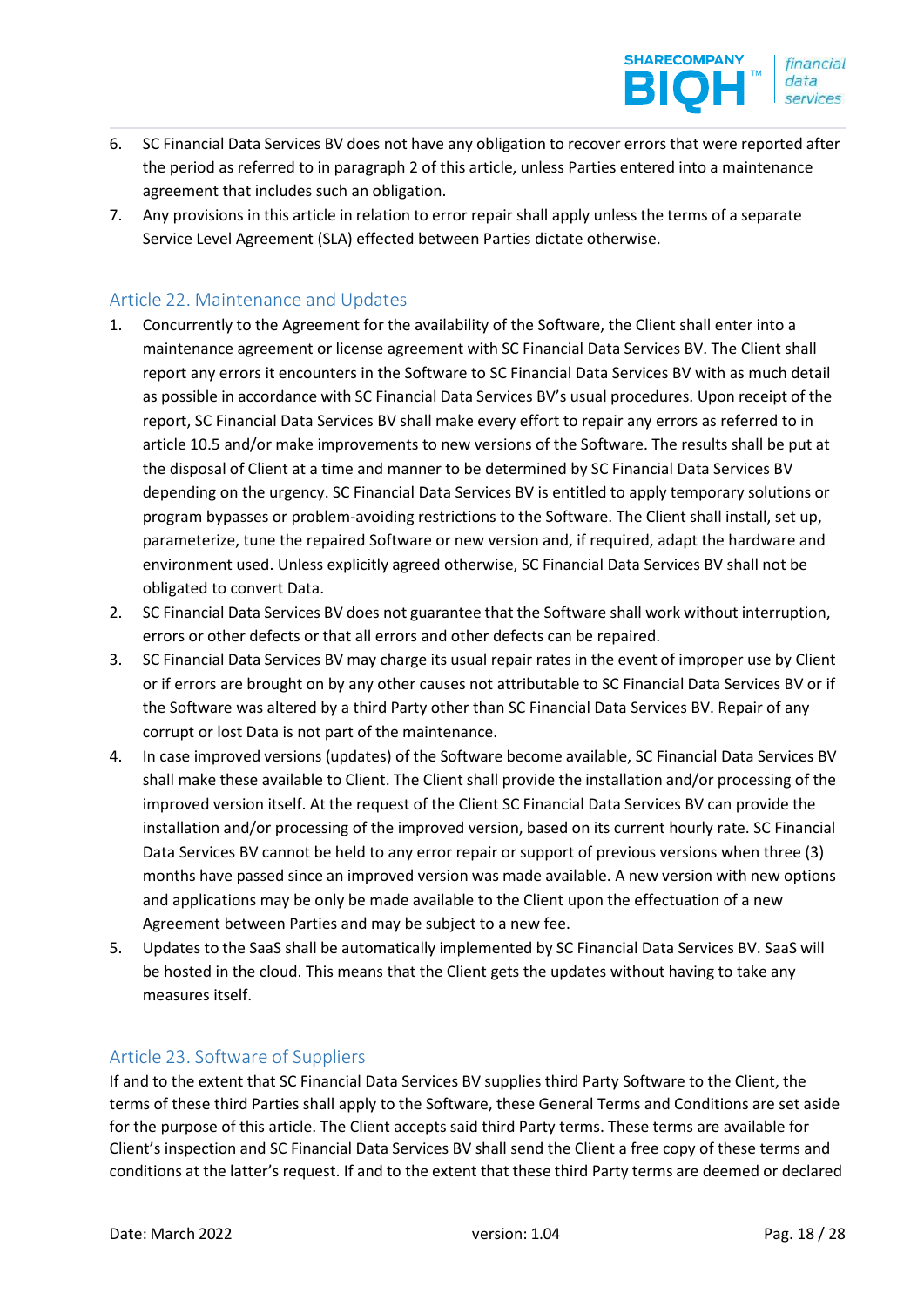

inapplicable to the relationship between the Client and SC Financial Data Services BV for whatever reason, the provisions in these General Terms and Conditions shall remain unimpaired.

## Article 24. Access to the SaaS

- 1. SC Financial Data Services BV shall provide the Client access to the agreed on SaaS during the term of the Agreement. SC Financial Data Services BV shall issue a user name and password for the Client which allows them access and configuration rights to the SaaS.
- 2. Access to the SaaS can only occur by using hardwares, operating systems and browsers compatible with the provided SaaS.
- 3. The user name and password issued to the Client by SC Financial Data Services BV must be kept confidential. SC Financial Data Services BV is not responsible for the abuse of the user name and the password and may assume that the person logging into the SaaS by using the user name and the password of the Client, is in fact the Client. The Client must inform SC Financial Data Services BV if it suspects that the user name and password have fallen into the hands of unauthorized persons. In such cases, SC Financial Data Services BV may take effective and immediate action.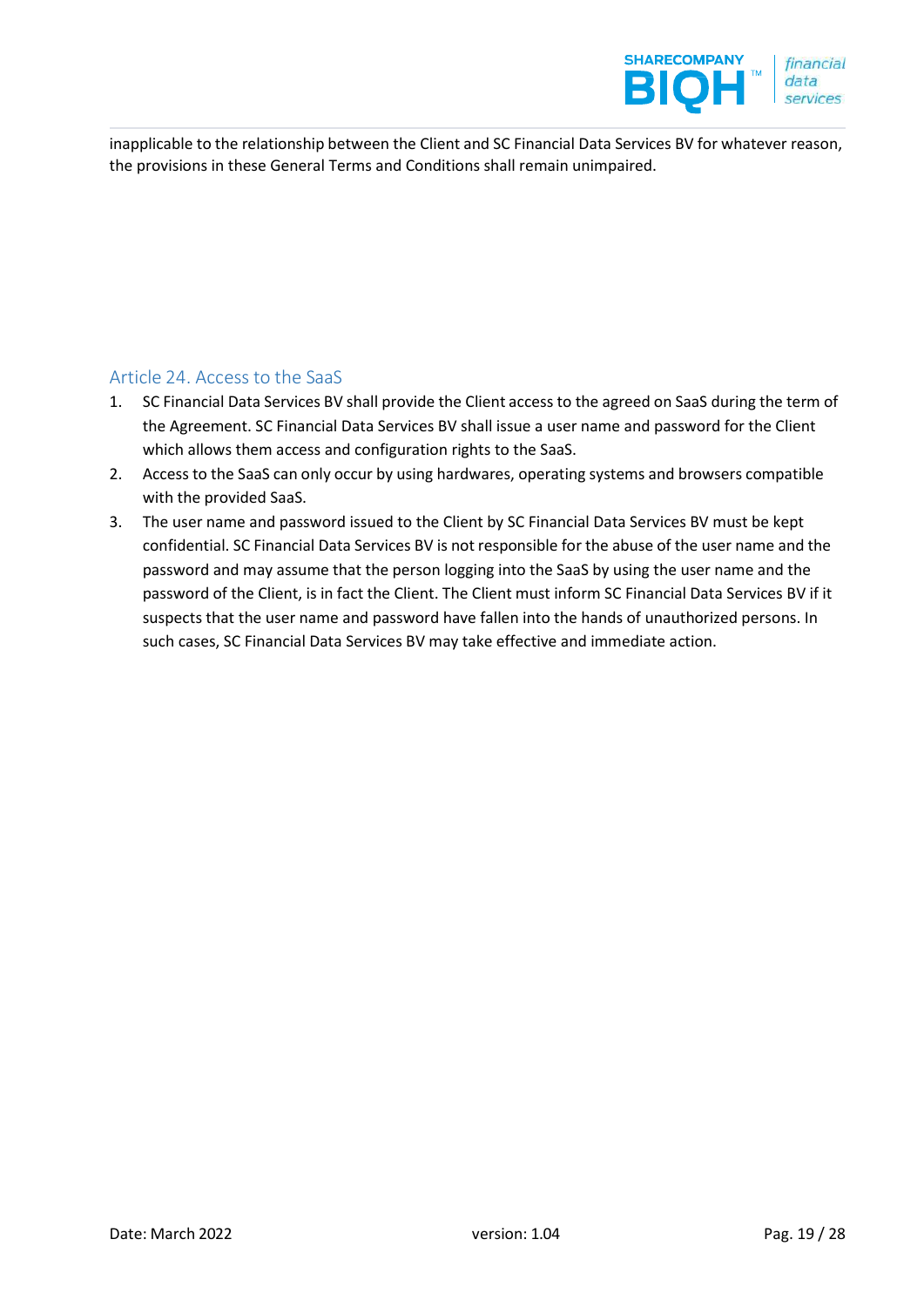# CHAPTER 3. DATA PRO STATEMENT

In addition to the applicable General Terms and Conditions (Chapter 1. General), the provisions of this chapter "Data Pro Statement" shall apply to the processing of personal Data by SC Financial Data Services BV commissioned by or for the benefit of the Client.

### Article 25. General Information

#### This Data Pro Statement has been drawn up by:

SC Financial Data Services BV, also operating under the name BIQH, with its registered office at Maanlander 41, 3824 MN Amersfoort. If you have any questions about this Data Pro Statement in particular or Data protection in general, please contact our Data Protection Officer: security@biqh.com.

We revise the security measures set out in this Data Pro Statement regularly in order to ensure that we are always prepared and up to date as far as Data protection is concerned. We keep you informed about new versions via the usual channels.

This Data Pro Statement applies to the following Services: BIQH of SC Financial Data Services BV.

#### Article 26. Description of the Services

BIQH centralizes Data to one central platform, hosted by BIQH itself, enabling customers to access Data at one central destination. BIQH helps customers save time, effort and costs by collecting, storing, processing, and distributing large quantities of Data from various sources to the right applications, systems, and processes. This way, centralized Data is transformed into actionable information.

#### Article 27. Collecting and Processing Data

Our Services are designed and set up to process the following types of Data:

- Personal Data. The Client can process Personal Data using the Services at its own discretion;
- Personal Data about the Client's staff;
- Financial Data;
- The Services are not designed to process special Personal Data such as Data on criminal convictions and/or offences or medical Data.

BIQH uses the collected Data for various purposes to perform a contract with the Client regarding Client's use of the Services. BIQH processes the following Personal Data:

| Personal Data of employees | first name, last name, e-mail address |
|----------------------------|---------------------------------------|
|                            |                                       |

BIQH uses the Data Pro Standard Clauses for Data Processing, which are attached to this Data Pro Statement. BIQH processes and stores all Data and Personal Data it processes on behalf of the Client within the EU/EEA.

Upon termination of the Agreement with the Client, BIQH will delete the Personal Data which he processes for the Client within 3 (three) months in such a way that it can no longer be used and accessed.

#### Article 28. Sub-Processors

BIQH may, depending on the chosen service, use the services of the following sub-processors:

| Sub-processor | <b>Purpose</b>             |
|---------------|----------------------------|
| <b>A</b> fas  | Financial order processing |
| Axosoft       | Helpdesk software tooling  |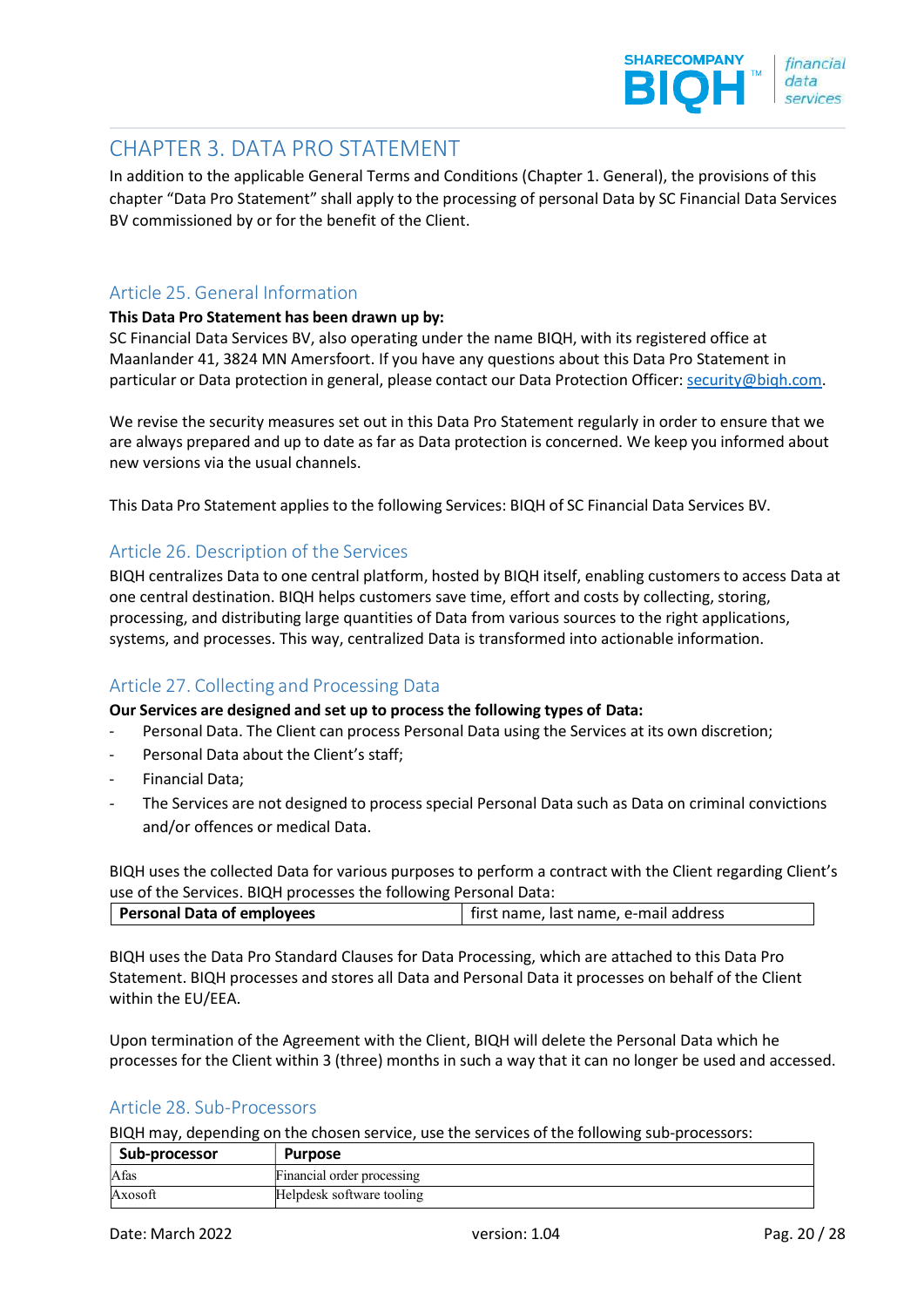

| Equinix | Datacenter Rackspace & Hosting activities |  |
|---------|-------------------------------------------|--|
| Hubspot | Marketing & sales tooling                 |  |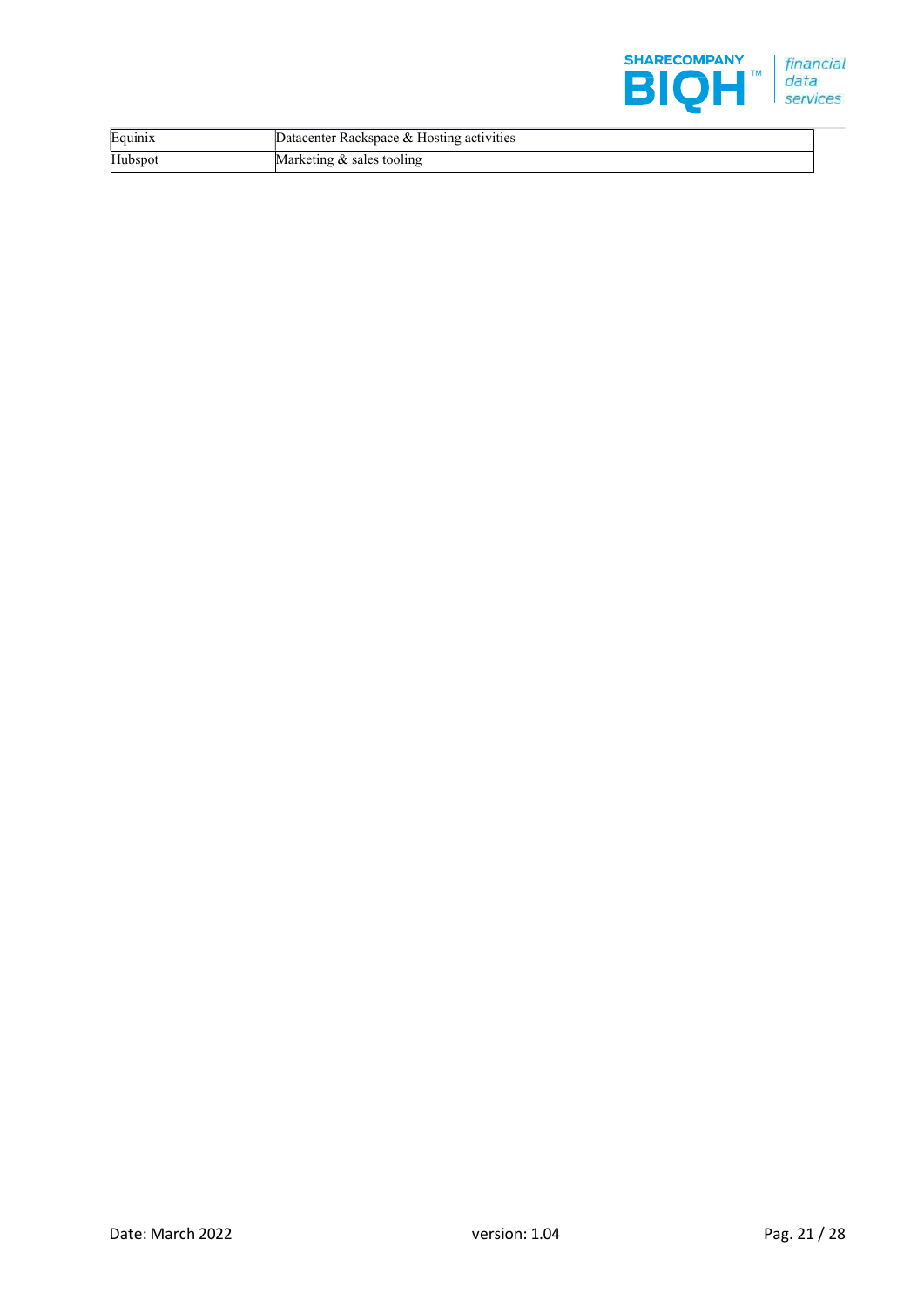## Article 29. Data Subject Rights

Taking into account the nature of the processing, BIQH shall assist the Client by implementing appropriate technical and organizational measures, insofar as this is possible, for the fulfilment of the Client's obligations, as reasonably understood by Client, to respond to requests to exercise Data Subject rights under the Data Protection Laws. BIQH shall:

- promptly notify the Client if it receives a request from a Data Subject under any Data Protection Law in respect of Personal Data; and

ensure that it does not respond to that request except on the documented instructions of the Client or as required by applicable laws to which BIQH is subject, in which case BIQH shall to the extent permitted by applicable laws inform the Client of that legal requirement before BIQH responds to the request.

#### Article 30. Security Policy

BIQH has implemented the following security measures to protect its product or service:

| <b>Technical security measures</b>              | <b>Organizational security measures</b>          |
|-------------------------------------------------|--------------------------------------------------|
| Encryption and privacy-friendly settings are    | BIQH has conformed to the following              |
| implemented by default. Encryption settings are | <b>Information Security Management System</b>    |
| implemented on server level by default.         | (ISMS): ISO 27001. Certificate issued by an      |
|                                                 | independent expert party.                        |
| An authorization model (identifying rights and  | BIQH has implemented a code of conduct.          |
| roles) which can be set up completely according |                                                  |
| to the Client's own wishes.                     |                                                  |
| The possibility to enforce the use of strong    | BIQH has implemented an internal procedure       |
| passwords within the application and via group  | for the notification of Data breaches and Data   |
| policies.                                       | incidents.                                       |
| Fully redundant Datacenter.                     | Annual awareness training for employees about    |
|                                                 | information security.                            |
| Daily backups of both Datacenters.              | Confidentiality obligations in employment        |
|                                                 | contracts, hired staffing or other personnel     |
|                                                 | accessing Personal Data processed under          |
|                                                 | Client's and Data Processor's responsibility     |
| Monitoring of proper function of i-frames and   | Logical access control by means of knowledge,    |
| related API's.                                  | such as password or personal access codes.       |
| Datacenter protection with firewalls an anti-   | Physical access control such as security passes. |
| virus software.                                 |                                                  |
| DMZ zone within the Datacenter within which     |                                                  |
| applications are made available.                |                                                  |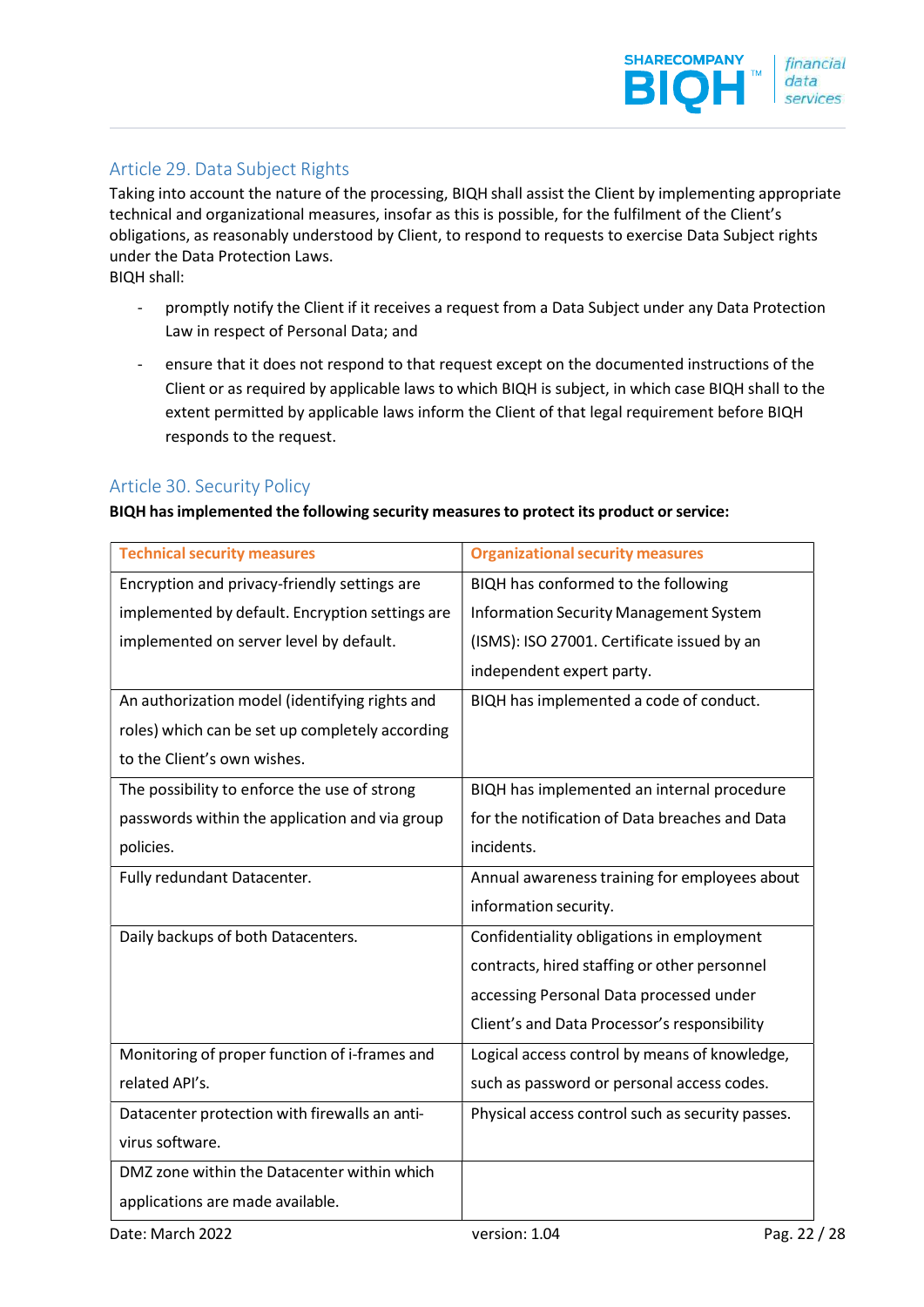

| Authorization of Data feeds on agreed upon IP- |  |
|------------------------------------------------|--|
| addresses and API key.                         |  |
| Authorization of API based on encrypted        |  |
| username/password/api                          |  |
| Forced HTTPS                                   |  |
| Logging and monitoring of system access        |  |
| (including monitoring traces of unauthorized   |  |
| access to Personal Data).                      |  |

## Article 31. Data Breach Protocol

In case something does go wrong, BIQH has adopted the following Data breach protocol to ensure that the Client is informed about incidents:

There is a procedure in place for reporting incidents internally. If BIQH discovers a Data breach within its organization, BIQH will inform the Client about this as soon as possible. BIQH will submit as much relevant information as possible, including a description of the incident, the nature of the breach, the nature of the Personal Data or the categories of Data Subjects involved. If possible, the Client will be notified within 24 hours. BIQH will not notify the Dutch Data Protection Authority (AP) or Data Subjects; whether or not a report is filed is and remains the responsibility of the Client. If required, BIQH will assist the Client during the reporting process. The Data Protection Officer (DPO) on duty deals with all communications on behalf of BIQH. Our DPO can be contacted by email on: security@biqh.com.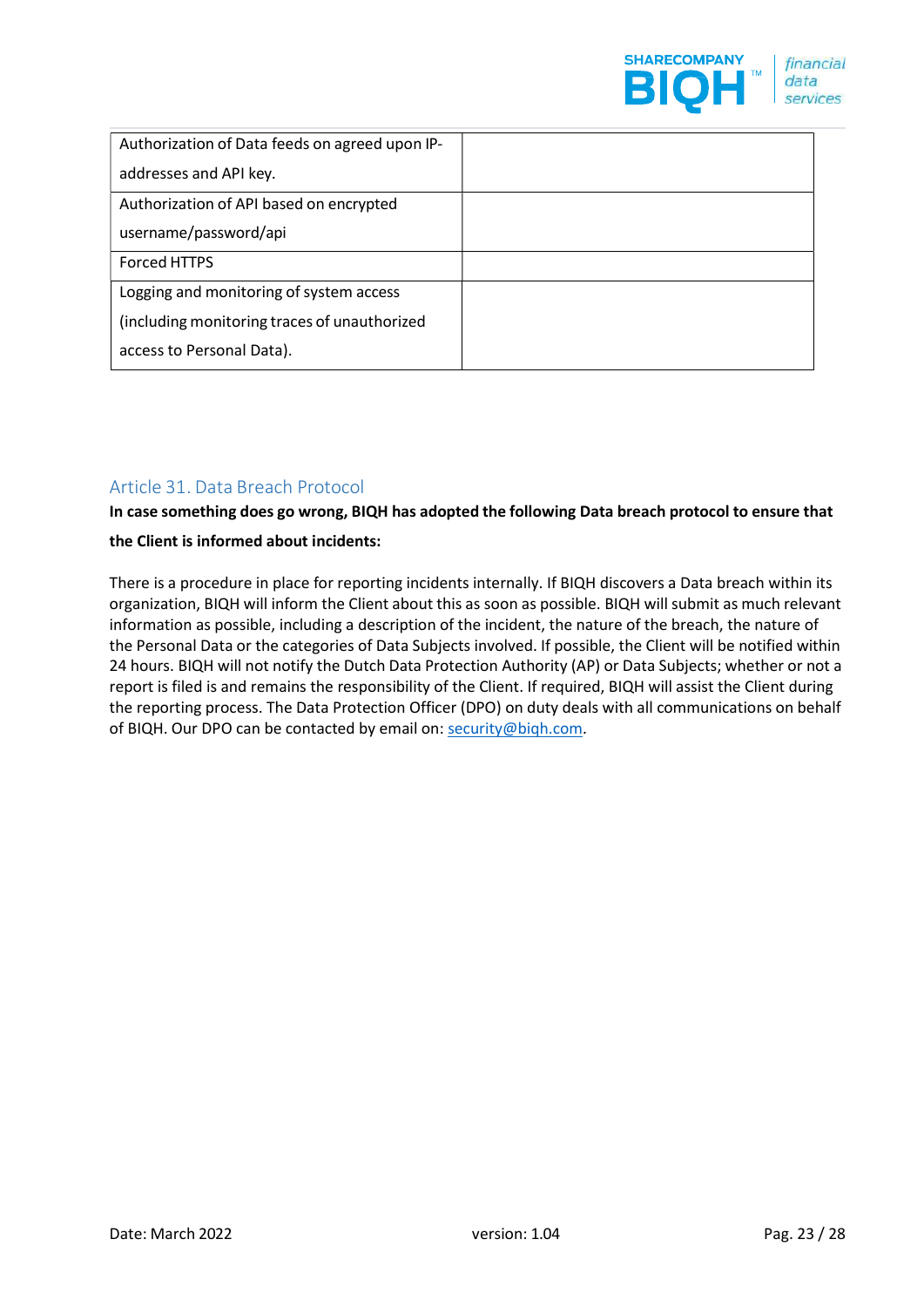# CHAPTER 4. STANDARD CLAUSES FOR DATA PROCESSING

In addition to the applicable General Terms and Conditions (Chapter 1. General) and the specific terms for the processing of personal Data (Chapter 3. Data Processing Statement) stated in these general terms, the provisions of this chapter, "Standard Clauses For Data Processing", shall apply to the processing of personal Data by SC Financial Data Services BV commissioned by or for the benefit of the Client.

#### Article 32. Definitions

The following terms have the following meanings ascribed to them in the present Chapter 4. Standard Clauses for Data Processing, in Chapter 3. Data Pro Statement and in the Data Processor Agreement:

- 1. Dutch Data Protection Authority (AP): the regulatory agency outlined in Section 4.21 of the GDPR.
- 2. GDPR: the General Data Protection Regulation.
- 3. Data Processor: the party which, in its capacity as an ICT supplier, processes Personal Data on behalf of its Client as part of the performance of the Agreement.
- 4. Data Pro Statement: a statement issued by the Data Processor in which it provides information on the intended use of its product or service, any security measures which have been implemented, subprocessors, Data breach, certification and dealing with the rights of Data Subjects, among other things.
- 5. Data Subject: a natural person who can be identified, directly or indirectly.
- 6. Client: the party on whose behalf the Data Processor processes Personal Data. The Client may be either the controller (the party who determines the purpose and means of the processing) or another Data processor.
- 7. Agreement: the agreement concluded between the Client and the Data Processor, on whose basis the ICT supplier provides services and/or products to the Client, the Data Processing Agreement being part of this agreement.
- 8. Personal Data: any and all information regarding a natural person who has been or can be identified, as outlined in Article 4.1 of the GDPR, processed by the Data Processor to meet its requirements under the Agreement.
- 9. Data Processing Agreement: the present Standard Clauses for Data Processing, which, along with the Data Processor's Data Pro Statement (or similar such information), constitute the Data Processing Agreement within the meaning of Article 28.3 of the GDPR.

#### Article 33. General Provisions

- 1. The present Standard Clauses for Data Processing apply to all Personal Data processing operations carried out by the Data Processor in providing its products and services, as well as to all Agreements and offers. The applicability of the Client's Data processing agreements is expressly rejected.
- 2. The Data Pro Statement, and particularly the security measures outlined in it, may be adapted from time to time to changing circumstances by the Data Processor. The Data Processor will notify the Client in the event of significant revisions. If the Client cannot reasonably agree to the revisions, the Client will be entitled to terminate the Data Processing Agreement In Writing, stating its reasons for doing so, within thirty days of having been served notice of the revisions.
- 3. The Data Processor will process the Personal Data on behalf and on behalf of the Client, in accordance with the written instructions provided by the Client and accepted by the Data Processor.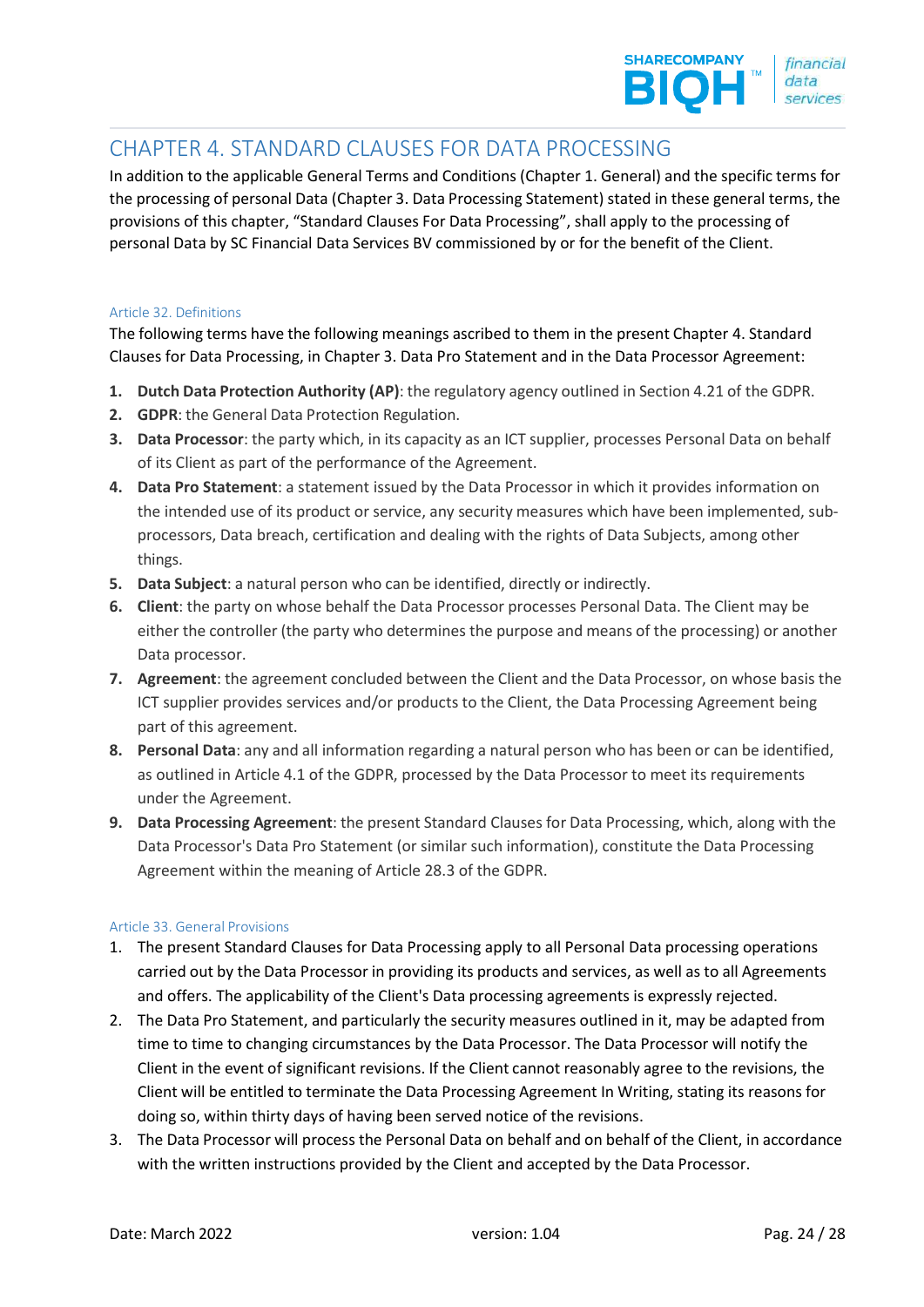- 4. The Client or its customer will serve as the controller within the meaning of the GDPR, will have control over the processing of the Personal Data and will determine the purpose and means of processing the Personal Data.
- 5. The Data Processor will serve as the processor within the meaning of the GDPR and will therefore not have control over the purpose and means of processing the Personal Data, and will not make any decisions on the use of the Personal Data and other such matters.
- 6. The Data Processor will give effect to the GDPR as laid down in the present Standard Clauses for Data Processing, the Data Pro Statement and the Agreement. It is up to the Client to judge, on the basis of this information, whether the Data Processor is providing sufficient guarantees with regard to the implementation of appropriate technical and organizational measures so as to ensure that the processing operations meet the requirements of the GDPR and that Data Subjects' rights are sufficiently protected.
- 7. The Client will guarantee to the Data Processor that it acts in accordance with the GDPR, that it provides a high level of protection for its systems and infrastructure at all time, that the nature, use and/or processing of the Personal Data are not unlawful and that they do not violate any third party's rights.
- 8. Administrative fines imposed on the Client by the Dutch Data Protection Authority will not be able to be recouped from the Data Processor, except in the event of willful misconduct or gross negligence on the part of the Data Processor's management team.

#### Article 34. Security

- 1. The Data Processor will implement the technical and organizational security measures outlined in its Data Pro Statement. In implementing the technical and organizational security measures, the Data Processor will take into account the state of the art and the costs of implementation, as well as the nature, scope, context and purposes of the processing operations and the intended use of its products and services, the risks inherent in processing the Data and risks of various degrees of likelihood and severity to the rights and freedoms of Data Subjects that are to be expected considering the nature of the intended use of the Data Processor's products and services.
- 2. Unless explicitly stated otherwise in the Data Pro Statement, the product or service provided by the Data Processor will not be equipped to process special categories of personal Data or Data relating to criminal convictions and offences.
- 3. The Data Processor seeks to ensure that the security measures it will implement are appropriate for the manner in which the Data Processor intends to use the product or service.
- 4. In the Client's opinion, said security measures provide a level of security that is tailored to the risks inherent in the processing of the Personal Data used or provided by the Client, taking into account the factors referred to in paragraph 1 of this article.
- 5. The Data Processor will be entitled to adjust the security measures it has implemented if it feels that such is necessary for a continued provision of an appropriate level of security. The Data Processor will record any significant adjustments it chooses to make, e.g. in a revised Data Pro Statement, and will notify the Client of said adjustments where relevant.
- 6. The Client may request the Data Processor to implement further security measures. The Data Processor will not be obliged to honour such requests to adjust its security measures. If the Data Processor makes any adjustments to its security measures at the Client's request, the Data Processor will be allowed to invoice the Client for the costs associated with said adjustments. The Data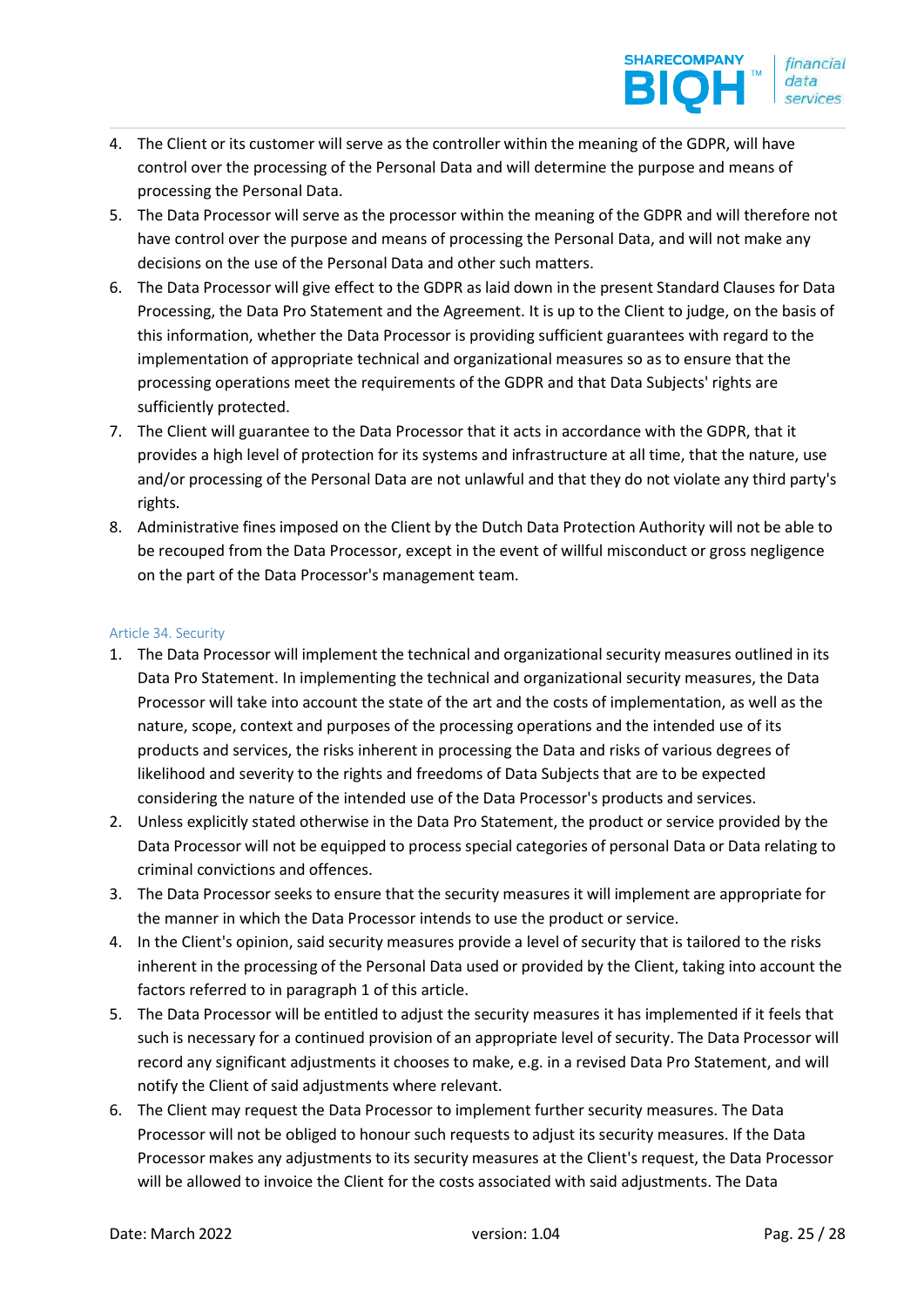Processor will not be required to actually implement these security measures until both Parties have agreed In Writing and signed off on the security measures requested by the Client.

#### Article 35. Data Breaches

- 1. The Data Processor does not guarantee that its security measures will be effective under all conditions. If the Data Processor discovers a Data breach within the meaning of Article 4.12 of the GDPR, it will notify the Client without undue delay. The "Data Breach Protocol" section of the Data Pro Statement outlines the way in which the Data Processor will notify the Client of Data breaches.
- 2. It is up to the Controller (the Client or its customer) to assess whether the Data breach of which the Data Processor has notified the Controller must be reported to the Dutch Data Protection Authority (AP) or to the Data Subject concerned. The Controller (the Client or its customer) will at all times remain responsible for reporting Data breaches which must be reported to the Dutch Data Protection Authority and/or Data Subjects pursuant to Articles 33 and 34 of the GDPR. The Data Processor is not obliged to report Data breaches to the Dutch Data Protection Authority and/or to the Data Subject.
- 3. Where necessary, the Data Processor will provide more information on the Data breach and will help the Client meet its breach notification requirements within the meaning of Articles 33 and 34 of the GDPR by providing all the necessary information.
- 4. If the Data Processor incurs any reasonable costs in doing so, it will be allowed to invoice the Client for these, at the rates applicable at the time.

#### Article 36. Confidentiality

- 1. The Data Processor will ensure that the persons processing Personal Data under its responsibility are subject to a duty of confidentiality.
- 2. The Data Processor will be entitled to furnish third parties with Personal Data if and insofar as such is necessary due to a court order, statutory provision or legal order to do so issued by a government agency.
- 3. Any and all access and/or identification codes, certificates, information regarding access and/or password policies provided by the Data Processor to the Client, and any and all information provided by the Data Processor to the Client which gives effect to the technical and organisational security measures included in the Data Pro Statement are confidential and will be treated as such by the Client and will only be disclosed to authorised employees of the Client. The Client will ensure that its employees comply with the requirements outlined in this article.

#### Article 37. Term and Termination

- 1. This Data Processing Agreement constitutes part of the Agreement, and any new or subsequent agreement arising from it and will enter into force at the time of the conclusion of the Agreement and will remain effective until terminated.
- 2. This Data Processing Agreement will end by operation of law when the Agreement or any new or subsequent agreement between the parties is terminated.
- 3. If the Data Processing Agreement is terminated, the Data Processor will delete all Personal Data it currently stores and which it has obtained from the Client within the timeframe laid down in the Data Pro Statement, in such a way that the Personal Data will no longer be able to be used and will have been rendered inaccessible. Alternatively, if such has been agreed, the Data Processor will return the Personal Data to the Client in a machine-readable format.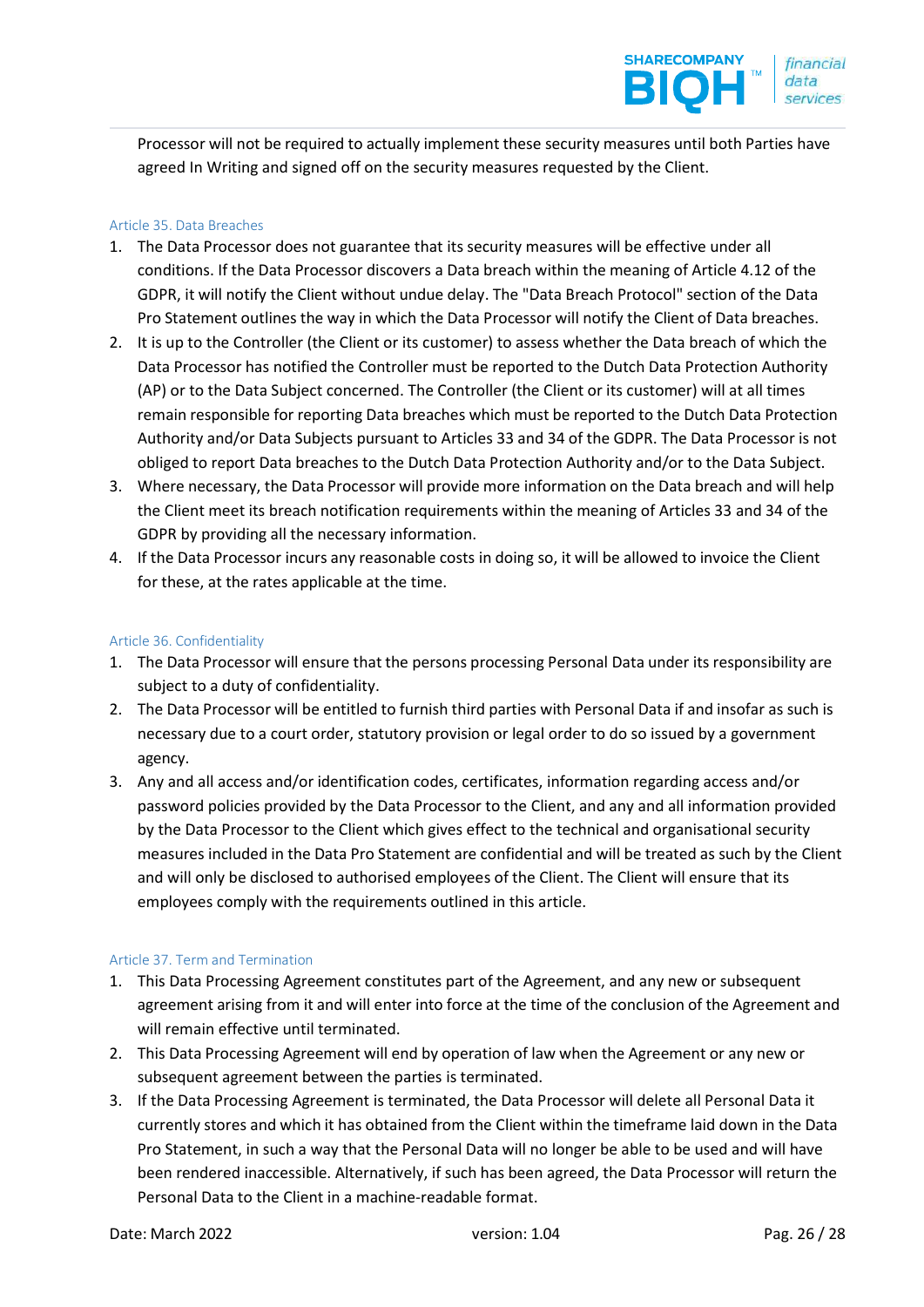- 4. If the Data Processor incurs any costs associated with the provisions of paragraph 3 of this article, it will be entitled to invoice the Client for said costs. Further arrangements relating to this subject can be laid down in the Data Pro Statement.
- 5. The provisions of paragraph 3 of this article do not apply if the Data Processor is prevented from removing or returning the Personal Data in full or in part by a statutory provision. In such cases, the Data Processor will only continue to process the Personal Data insofar as such is necessary by virtue of its statutory obligations. Furthermore, the provisions of paragraph 3 of this article will not apply if the Data Processor is the controller of the Personal Data within the meaning of the GDPR.

#### Article 38. The Rights of Data Subjects, Data Protection Impact Assessments (DPIA) and Auditing Rights

- 1. Where possible, the Data Processor will cooperate with reasonable requests made by the Client relating to Data Subjects claiming alleged rights from the Client. If the Data Processor is directly approached by a Data Subject, it will refer the Data Subject to the Client where possible.
- 2. If the Client is required to carry out a DPIA or a subsequent consultation within the meaning of Articles 35 and 36 of the GDPR, the Data Processor will cooperate with such, following a reasonable request to do so.
- 3. The Data Processor will be able to demonstrate its compliance with its requirements under the Data Processing Agreement by means of a valid Data Processing Certificate or an equivalent certificate or audit report (third-party memorandum) issued by an independent expert.
- 4. In addition, at the Client's request, the Data Processor will provide all other information that is reasonably required to demonstrate compliance with the arrangements made in this Data Processing Agreement. If, in spite of the foregoing, the Client has grounds to believe that the Personal Data are not processed in accordance with the Data Processing Agreement, the Client will be entitled to have an audit performed (at its own expense) not more than once every year by an independent, fully certified, external expert who has demonstrable experience with the type of Data processing operations carried out under the Agreement. The audit will be limited to verifying that the Data Processor is complying with the arrangements made regarding the processing of the Personal Data as laid down in the present Data Processing Agreement. The expert will be subject to a duty of confidentiality with regard to his/her findings and will only notify the Client of matters which cause the Data Processor to fail to comply with its obligations under the Data Processing Agreement. The expert will furnish the Data Processor with a copy of his/her report. The Data Processor will be entitled to reject an audit or instruction issued by the expert if it feels that the audit or instruction is inconsistent with the GDPR or any other law, or that it constitutes an unacceptable breach of the security measures it has implemented.
- 5. The parties will consult each other on the findings of the report at their earliest convenience. The parties will implement the measures for improvement suggested in the report insofar as they can be reasonably expected to do so. The Data Processor will implement the proposed measures for improvement insofar as it feels these are appropriate, taking into account the processing risks associated with its product or service, the state of the art, the costs of implementation, the market in which it operates, and the intended use of the product or service.
- 6. The Data Processor will be entitled to invoice the Client for any costs it incurs in implementing the measures referred to in this article.